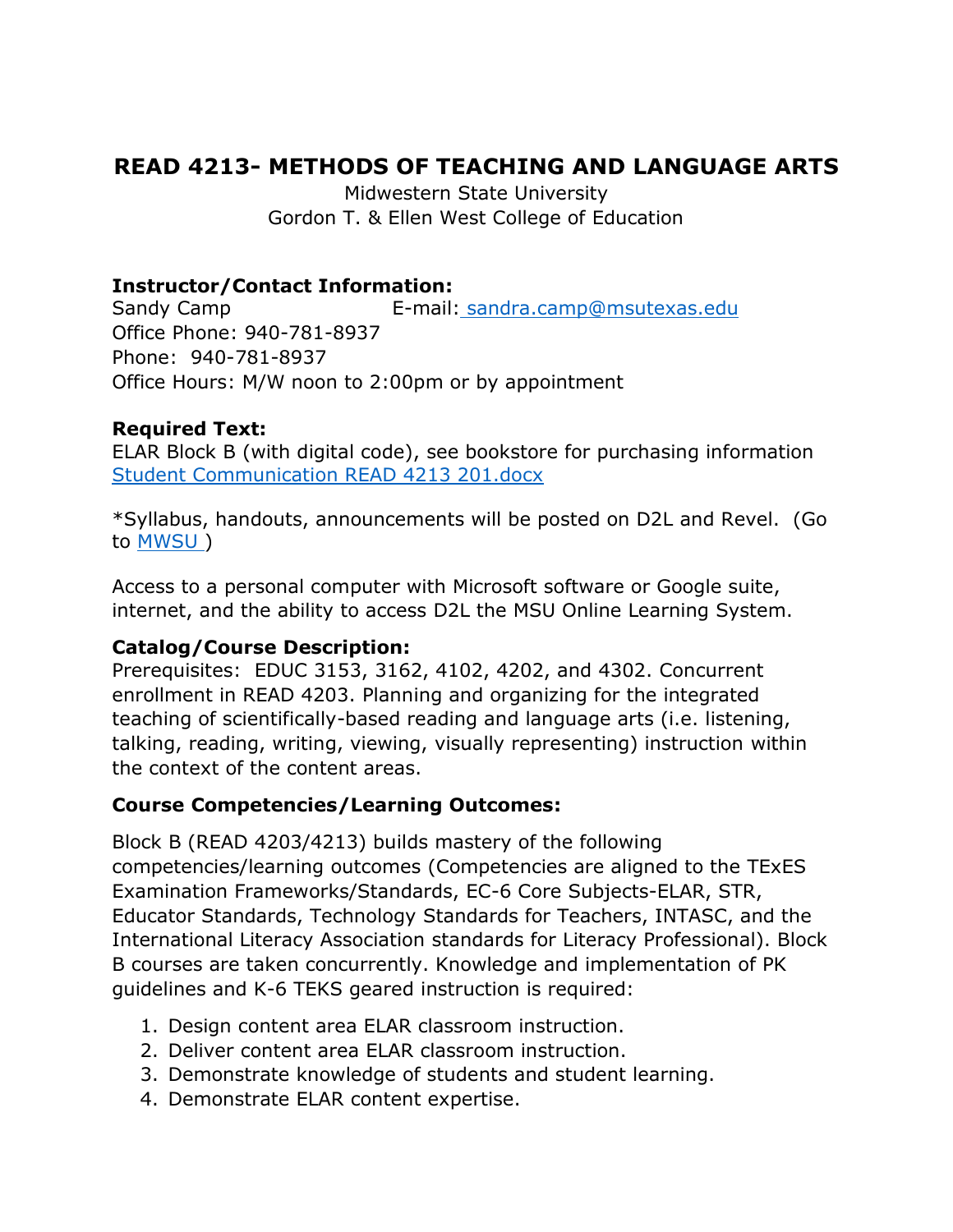- 5. Create a safe, accessible, and engaging learning environment.
- 6. Demonstrate data-driven practice.
- 7. Demonstrate professional practices and responsibilities.
- 8. Demonstrate and apply ELAR content knowledge related to phonological and phonemic awareness.
- 9. Demonstrate and apply ELAR content knowledge related to print concepts and alphabetic knowledge
- 10. Demonstrate and apply ELAR content knowledge related to phonics and word identification skills
- 11. Demonstrate and apply ELAR content knowledge related to syllabication and morphemic analysis.
- 12. Demonstrate and apply ELAR content knowledge related to reading fluency.
- 13. Demonstrate and apply ELAR content knowledge related to vocabulary development.
- 14. Demonstrate and apply ELAR content knowledge related to comprehension development
- 15. Demonstrate and apply ELAR content knowledge related to comprehension of literary texts.
- 16. Demonstrate and apply ELAR content knowledge related to comprehension of informational texts.
- 17. Demonstrate and apply ELAR content knowledge related to writing, the writing process, and emergent literacy.

# **Focus of the Course:**

Learning and the Language Arts/Scientifically-based instruction

Teaching and Assessing the Language Arts

- 1. Emergent Literacy (Early Reading Instruction: Phonological Awareness/Phonemic Awareness/Phonics)
- 2. Promoting Comprehension (Reader and Text Factors)
- 3. Oral Language: Listening and Talking
- 4. Written Language: Reading and Writing (Comprehension/Fluency)
- 5. Visual Language: Viewing and Visually Representing (Comprehension)
- 6. Vocabulary (Vocabulary)
- 7. Comprehending and Composing Stories (Comprehension/Fluency)
- 8. Investigating Non-Fiction (Comprehension/Fluency)
- 9. Fluency
- 10. Learning to Spell Conventionally
- 11. Language Tools: Grammar and Handwriting
- 12. Differentiated ELAR Instruction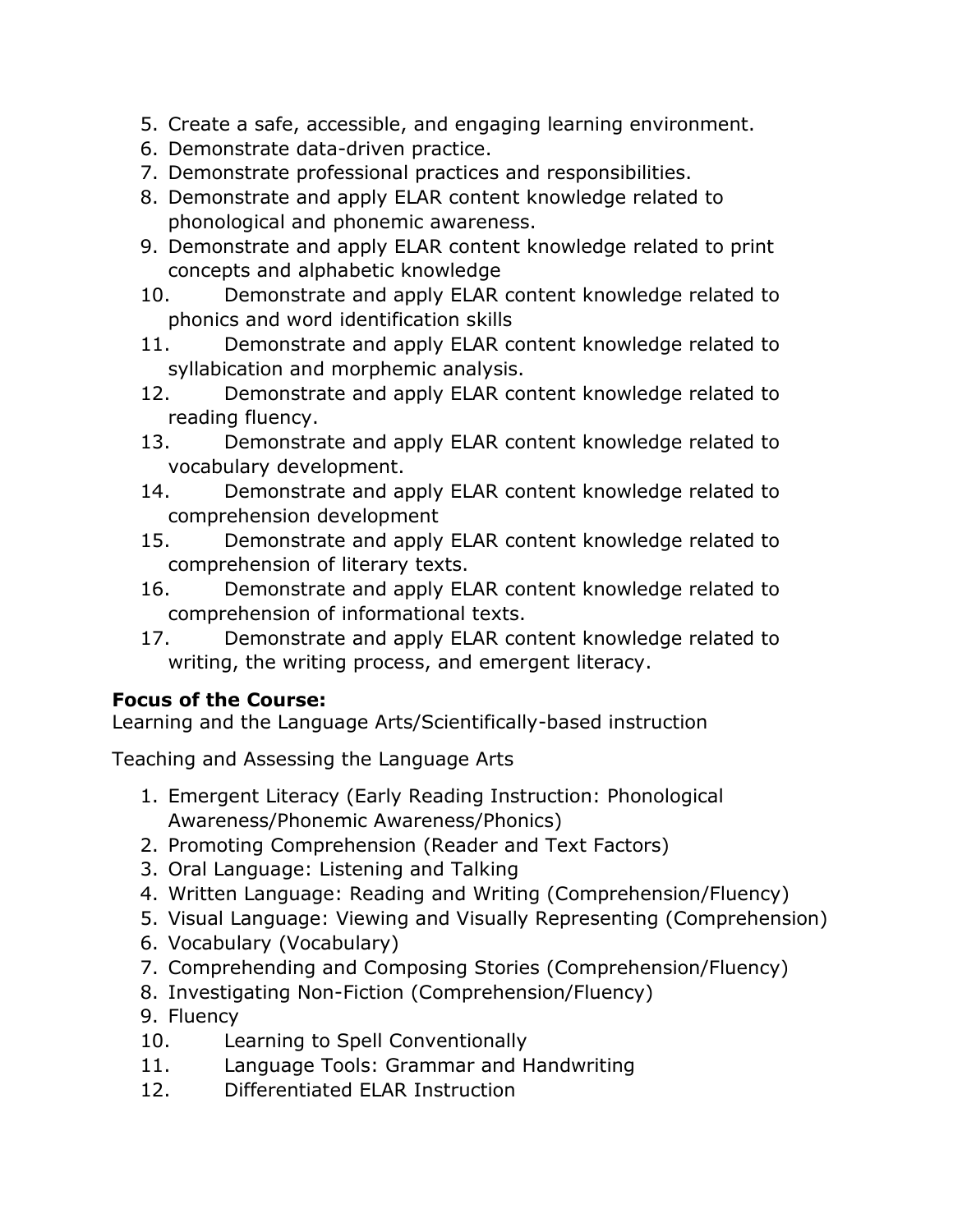# **See Appendix A for a complete standards list**

## **Dispositions:**

Teacher candidates will demonstrate the performances essential for meeting the reading/literacy instructional needs of all students.

- Reading education professionals are committed to using researchbased instruction.
- Reading education professionals assess learner needs to plan appropriate instruction.
- Reading education professionals are aware that best assessments are conducted over time and compare the child's past and present abilities.
- Reading education professionals display positive dispositions related to reading and the teaching of reading.
- Reading education professionals value students' interests, reading abilities, and backgrounds as foundations for the reading and writing program.
- Reading education professionals model reading and writing enthusiastically as valued lifelong activities.
- Reading education professionals help parents find ways to support learning begun at school in enjoyable ways.

## **Assessment:**

Student performance of knowledge and skills will be formally assessed by Revel Quizzes, the preparation of an integrated thematic unit, classroom performance (evaluation rubrics), and documentation of class activities.

## **Calendar:**

See D2L and attached Word file.

# **Assignments/Grading Procedures:**

**Thematic Unit (52%):** Fifty-two percent of the intern's final grade will be determined by the preparation and organization of the thematic unit. See detailed handout and rubric in D2L.) The intern will plan and organize an integrated thematic unit with lessons (including technology integration); activities for learning centers, knowledge of student learning, and related content areas. TEKS are to be included for each lesson in the unit plan. Specific instructions for the thematic unit will be given in class and posted on D2L. Please submit an electronic copy via D2L Dropbox.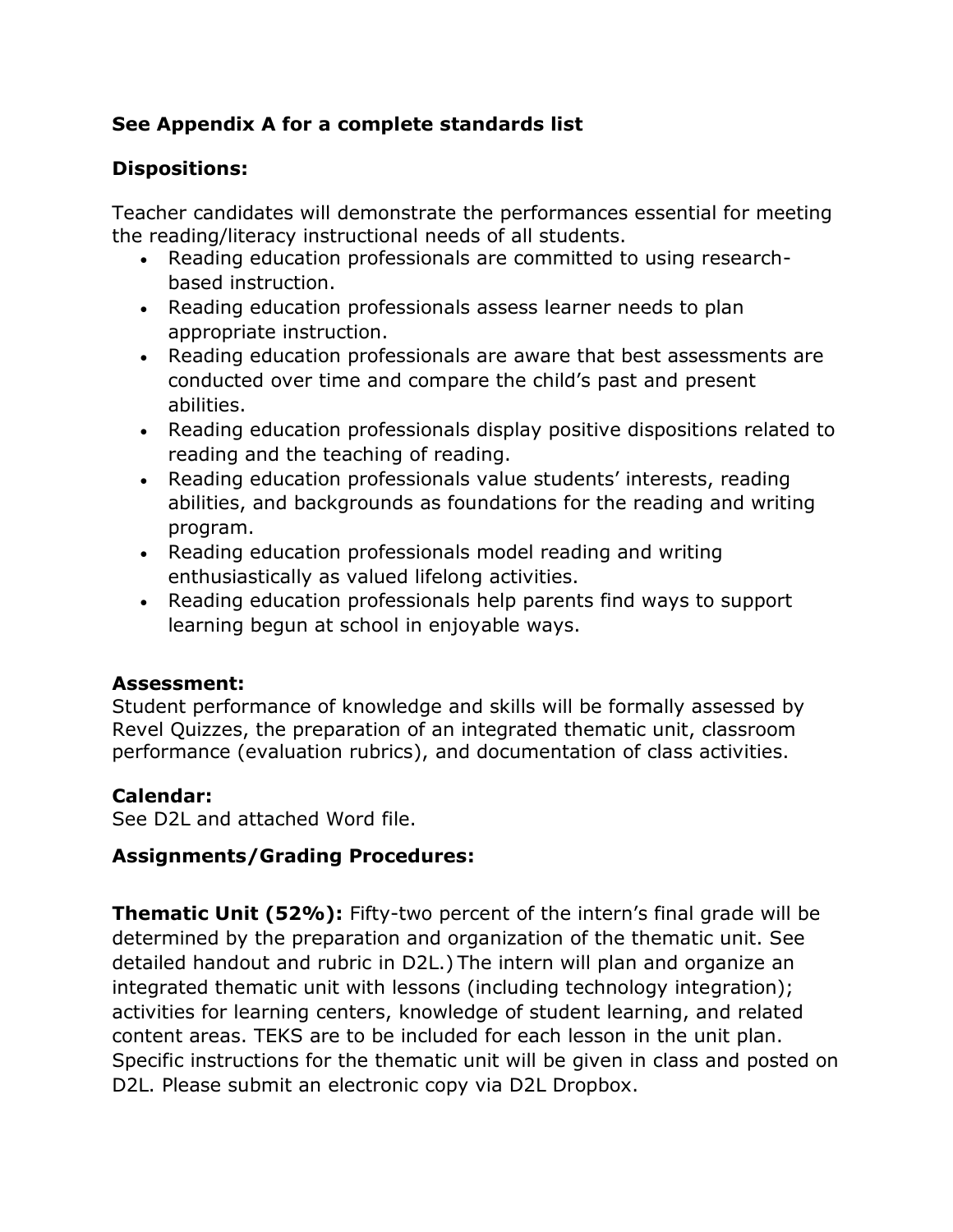**Revel Quizzes/Activities (18%):** Eighteen percent of the intern's final grade will be determined by participation/completion of assigned Revel activities and performance on quizzes based on readings and case studies in the Revel system. This material is directly linked to our text. You will need to sign up for the REVEL course via the digital code that accompanied your textbook. Instructions for sign-up will be sent through email and D2L News feed. Revel will be counted in both methods courses.

**Practice STR Exam/Certify Teacher (15%):** Fifteen percent of the intern's final grade will be determined by participation/completion of the Certify Teacher practice (STR) flash cards/study mode and performance on the practice exam. **Failure to complete (participate in) the Certify Teacher study mode, flash cards, and practice exam will result in a failing grade or incomplete for Block B.** Students must complete the process below and are not required to pass the Certify teacher content exam to pass Block B. The process is as follows: (1) Exam Mode: take practice content exam through Certify Teacher; (2) Pass: passing the exam (80% in all competencies) will require no further action and 15% of your grade will be determined by the score on the exam; Fail: failing the exam, will require students to go through the study tracker, flash card study materials, and study mode (note: exam may not be attempted again without going through the flash cards and then study mode); (3) Retake exam: Once you have completed the study tracker (total study mode and flash cards must equal at least 10 hours), you may retake the exam. After study tracker is completed retake the exam. Pass or fail, 15% of the final exam grade will be determined by your score on the final attempt. All students (pass or fail) have the option of repeating the process multiple times by reviewing the flash cards and study mode again and retaking the exam to improve their score. Retaking the exam mode over and over until a passing score is achieved will result in no credit for the course. Specific information on how to access Certify Teacher will be given on the first day of class. To be released for the actual TEXES exam requires passing the practice exam with an 80% in each domain/competency and must be completed prior to clinical teaching. I strongly encourage students to complete the WCOE testing protocols in Block B. [WCOE TEXES Testing Policy](https://msutexas.edu/academics/education/certification-exam-testing-policy.php)

**Class Activities/Participation (15%):** Although the course requires a thorough understanding of the readings and assignments, participation in online class discussions/activities/modules will provide the basis for learning and assessment. Revel completion, online participation, field experience, and in person attendance is very important.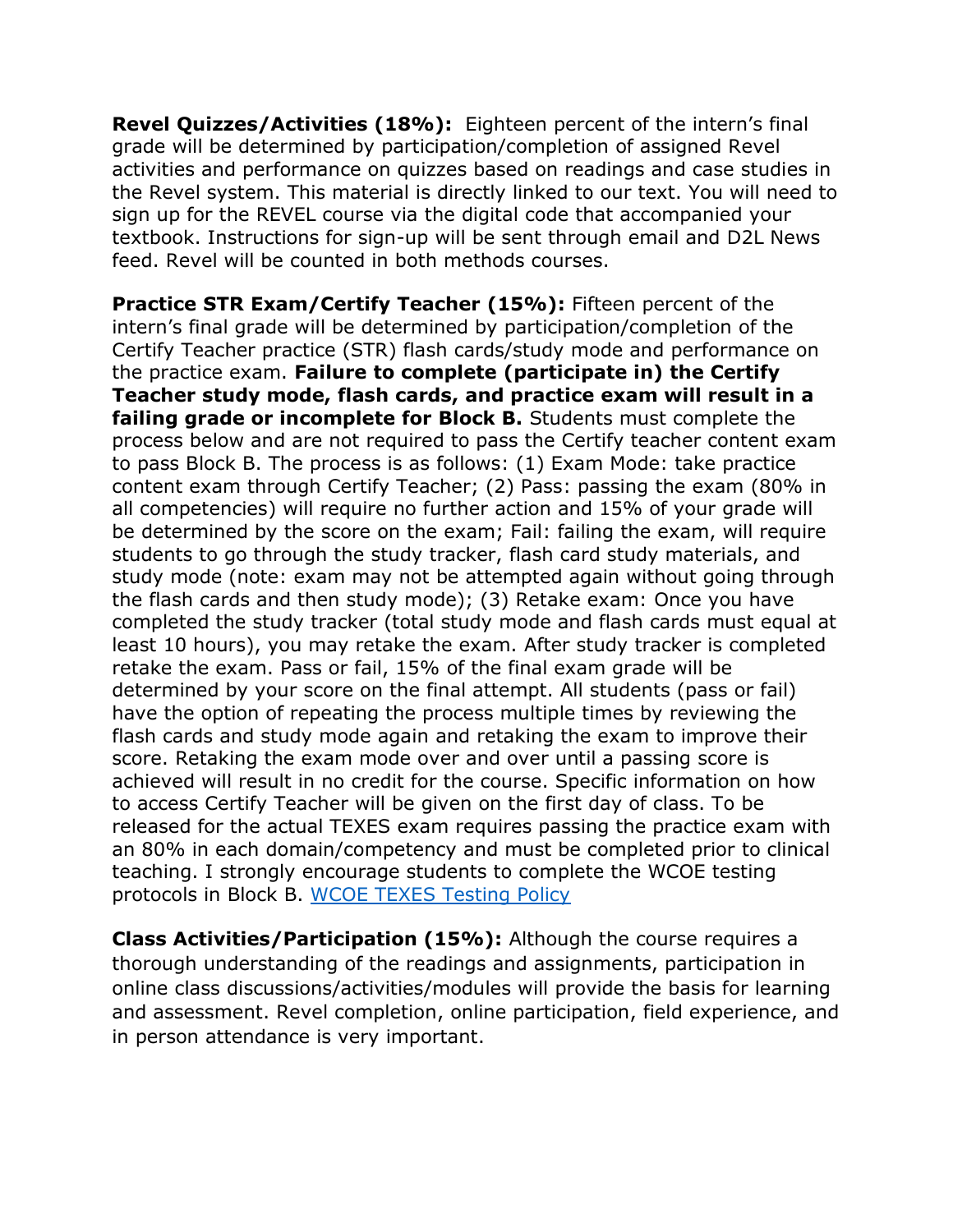#### **Attendance Policy:**

Be on time and don't leave early. **Absences or tardies during the May term field experience will result in dismissal from the May term block.** During MSU class time, students who arrive after class has started or leave before it ends will be counted absent. Absences and tardies are not allowed in field experience during May term. Class attendance and promptness to class are crucial to successful completion of this course. Points will be deducted for each absence as follows: 1 absence  $= 2$  points from final grade; 2 absences  $=$  an additional 3 points from final grade; 3 absences  $=$  an additional 5 points from final grade; 4 absences  $=$  dropped from the class. For example, if you have two absences, three points will be deducted from your final grade. **Incomplete or time logs not submitted will result in an incomplete or failure for Block B. Unprofessionalism or dismissal from the school site will result in a Block B failure and a fitness for the profession referral.**

| Points       |
|--------------|
| $90 - 100$   |
| 80-89        |
| $70 - 79$    |
| 60-69        |
| Less than 60 |
|              |

**Total Points for Final Grade:**

## **Participation and Late Work Policy:**

Please complete all assignments on time. Assignments will be deducted by 25% for each late day. Complete readings prior to class schedule to ensure participation in course related content and activities.

WCOE Policies and Procedures:

## Clinical Experiences:

Clinical experiences at the WCOE, including both initial clinical experiences (e.g. classroom observations) and clinical teaching, are an essential part of the professional preparation program. Clinical experiences vary across many WCOE undergraduate programs and are designed and implemented through collaboration with school district and community partners. WCOE teacher candidates gain essential knowledge, skills, and dispositions through observations and teaching opportunities in a wide variety of diverse settings (e.g. urban/rural, SES, special needs, race/ethnicity). WCOE believes in gradual release of responsibilities and exposes and evaluates teacher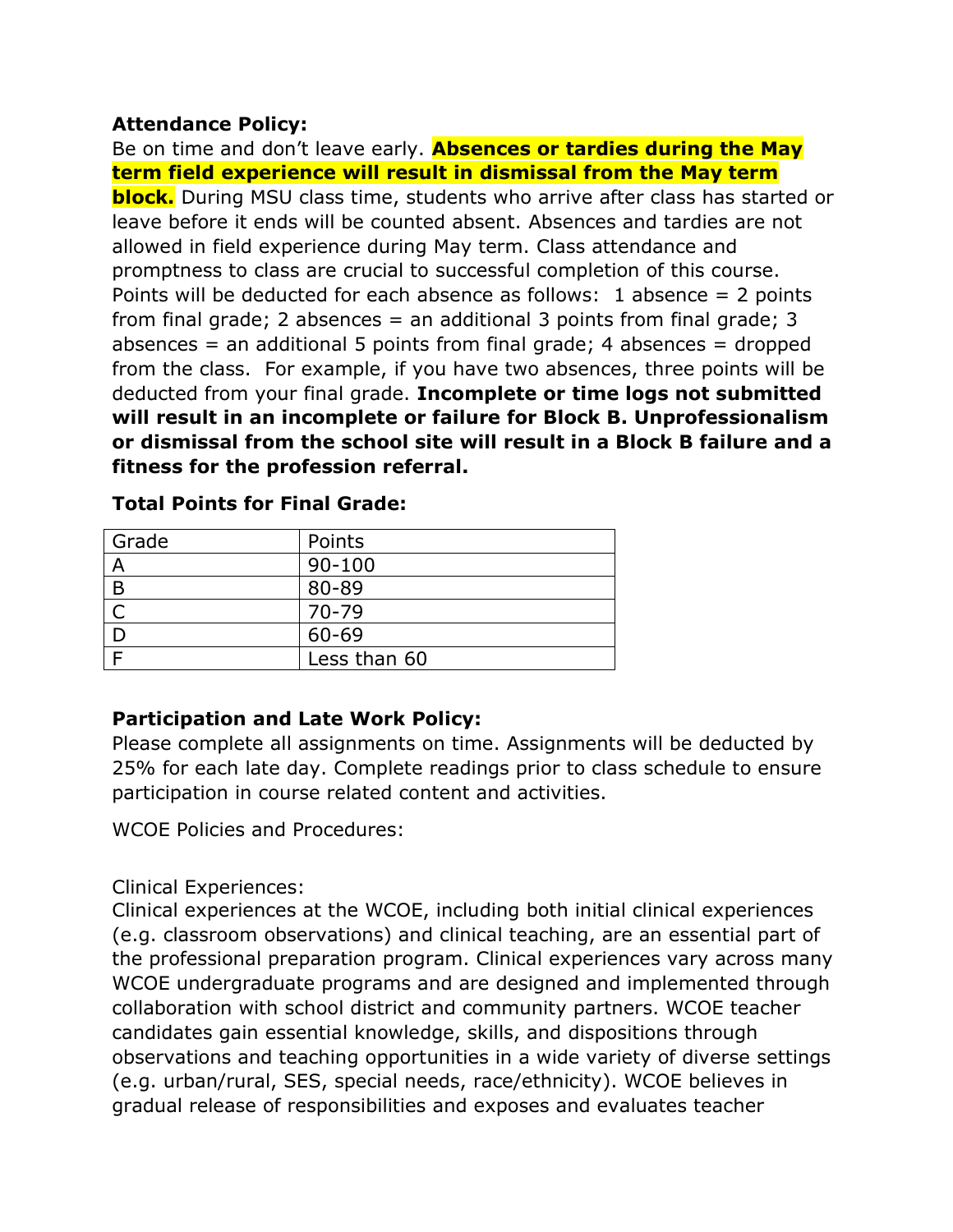candidates throughout the program so as to provide them with the best learning experience.

#### Co-Teaching

West College of Education adopts a co-teaching model for the candidates during their clinical/field experiences. These strategies include the following: One Teach, One Observe — One teacher has primary instructional responsibility while the other gathers specific observational information on students or the (instructing) teacher. The key to this strategy is to have a focus for the observation.

• One Teach, One Assist — One teacher has primary instructional responsibility while the other teacher assists students with their work, monitors behaviors, or corrects assignments.

• Station Teaching  $-$  The co-teaching pair divide the instructional content into parts and the students into groups. Groups spend a designated amount of time at each station. Of-ten an independent station will be used.

• Parallel Teaching — Each teacher instructs half of the students. The two teachers are addressing the same instructional material and present the lesson using the same teaching strategy. The greatest benefit is the reduction of student to teacher ratio.

• Supplemental Teaching — This strategy allows one teacher to work with students at their expected grade level, while the co-teacher works with those students who need the information and/or materials extended or remediated.

• Alternative/Differentiated Teaching — Alternative teaching strategies provide two different approaches to teaching the same information. The learning outcome is the same for all students, however the instructional methodology is different.

• Team Teaching — Well planned, team taught lessons, exhibit an invisible flow of instruction with no prescribed division of authority. Using a team teaching strategy, both teachers are actively involved in the lesson. From a student's perspective, there is no clearly defined leader, as both teachers share the instruction, are free to interject in-formation, and available to assist students and answer questions. (Adapted from Cook & Friend (1995)

MSU-TEXAS Policies and Procedures:

## **[Student Handbook:](https://msutexas.edu/student-life/_assets/files/handbook.pdf)**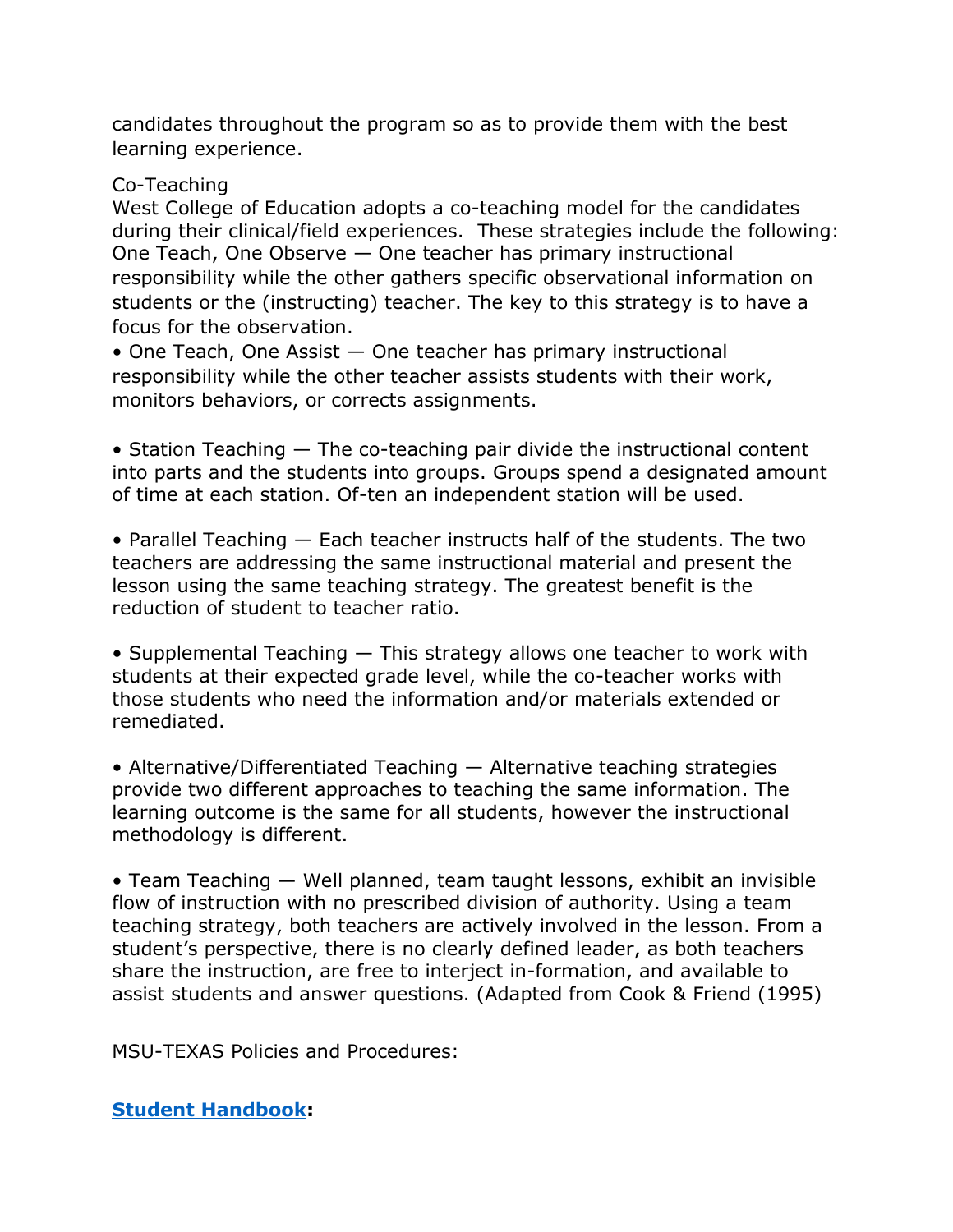Academic Misconduct Policy and Procedures

## **Academic Dishonesty:**

Cheating, collusion, and plagiarism (the act of using source material of other persons, either published or unpublished, without following the accepted techniques of crediting, or the submission for credit of work not the individual's to whom credit is given). Additional guidelines on procedures in these matters may be found in the [Office of Student Conduct](https://mwsu.edu/student-life/conduct/)

#### Plagiarism

"By enrolling in this course, the student expressly grants MSU a 'limited right' in all intellectual property created by the student for the purpose of this course. The 'limited right' shall include but shall not be limited to the right to reproduce the student's work product in order to verify originality, authenticity, and educational purposes." from **Student** [Handbook .](https://msutexas.edu/student-life/_assets/files/handbook.pdf) All assignments submitted in BRIGHTSPACE will also be checked through Turn It In for originality. Assignments with more than 50% match will be given a 0.

Please note: By enrolling in this course, the student expressly grants MSU a "limited right" in all intellectual property created by the student for the purpose of this course. The "limited right" shall include but shall not be limited to the right to reproduce the student's work product in order to verify originality and authenticity, and for educational purposes.

## **Online Computer Requirements**

Taking an online class requires you to have access to a computer (with Internet access) to complete and upload your assignments. It is your responsibility to have (or have access to) a working computer in this class. *Assignments and tests are due by the due date, and personal computer technical difficulties will not be considered reason for the instructor to allow students extra time to submit assignments, tests, or discussion postings.* Computers are available on campus in various areas of the buildings as well as the Academic Success Center. **Computer issues are not an excuse for missing a deadline.** There are many places to access your class! Our online classes can be accessed from any computer in the world which is connected to the internet. Contact your instructor immediately upon having computer trouble If you have technical difficulties in the course, there is also a student helpdesk available to you. The college cannot work directly on student computers due to both liability and resource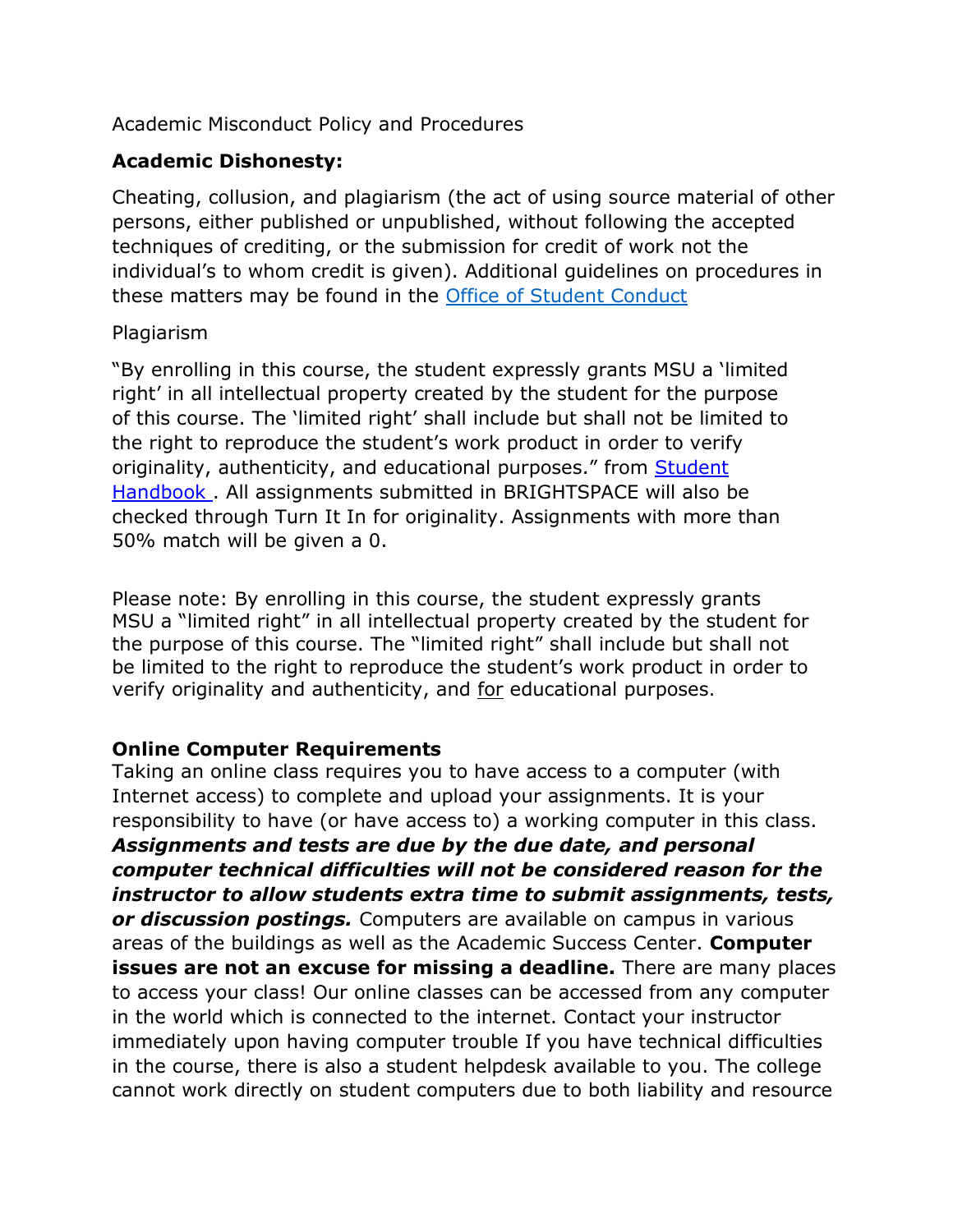limitations however they are able to help you get connected to our online services. For help, log into [D2L](https://d2l.mwsu.edu/)**.**

## **Change of Schedule**

A student dropping a course (but not withdrawing from the University) within the first 12 class days of a regular semester or the first four class days of a summer semester is eligible for a100% refund of applicable tuition and fees. Dates are published in the Schedule of Classes each semester.

## **Refund and Repayment Policy**

A student who withdraws or is administratively withdrawn from Midwestern State University (MSU) may be eligible to receive a refund for all or a portion of the tuition, fees and room/board charges that were paid to MSU for the semester. HOWEVER, if the student received financial aid (federal/state/institutional grants, loans and/or scholarships), all or a portion of the refund may be returned to the financial aid programs. As described below, two formulas (federal and state) exists in determining the amount of the refund. (Examples of each refund calculation will be made available upon request).

## **Services for Students with Disabilities**

In accordance with Section 504 of the Federal Rehabilitation Act of 1973 and the Americans with Disabilities Act of 1990, Midwestern State University endeavors to make reasonable accommodations to ensure equal opportunity for qualified persons with disabilities to participate in all educational, social, and recreational programs and activities. After notification of acceptance, students requiring accommodations should make application for such assistance through Disability Support Services, located in the Clark Student Center, Room 168, (940) 397-4140. Current documentation of a disability will be required in order to provide appropriate services, and each request will be individually reviewed. For more details, please go to Disability [Support Services.](http://www.mwsu.edu/student-life/disability)

## **Campus Carry Rules/Policies**

Senate Bill 11 passed by the 84th Texas Legislature allows licensed handgun holders to carry concealed handguns on campus, effective August 1, 2016. Areas excluded from concealed carry are appropriately marked, in accordance with state law. Refer to: [Campus Carry Rules and](https://msutexas.edu/campus-carry/) **[Policies](https://msutexas.edu/campus-carry/)** 

## **Smoking/Tobacco Policy**

College policy strictly prohibits the use of tobacco products in any building owned or operated by MSU. Adult students may smoke only in the outside designated-smoking areas at each location.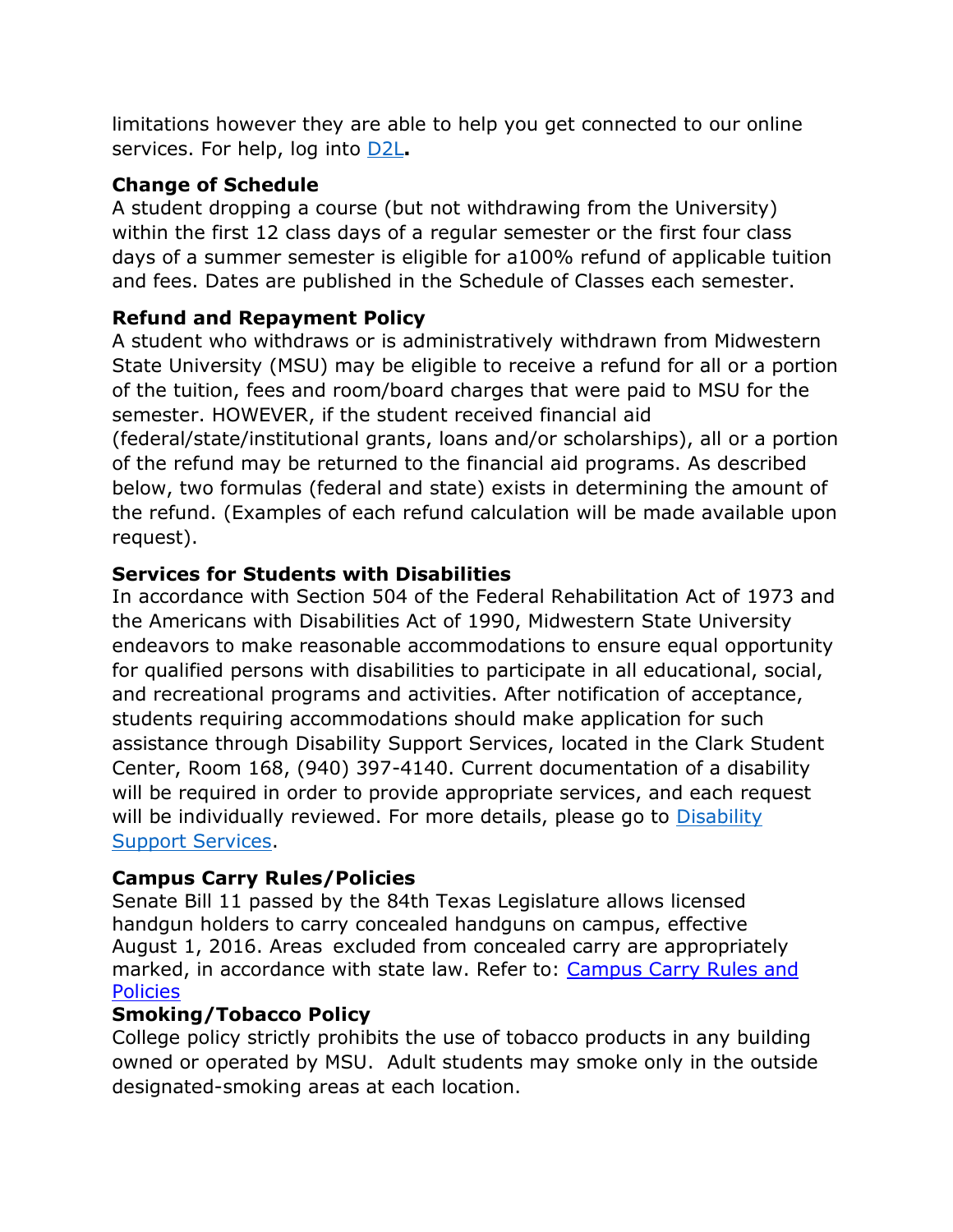## **Alcohol and Drug Policy**

To comply with the Drug Free Schools and Communities Act of 1989 and subsequent amendments, students and employees of Midwestern State are informed that strictly enforced policies are in place which prohibits the unlawful possession, use or distribution of any illicit drugs, including alcohol, on university property or as part of any university-sponsored activity. Students and employees are also subject to all applicable legal sanctions under local, state and federal law for any offenses involving illicit drugs on University property or at University-sponsored activities.

## **Grade Appeal Process**

Students who wish to appeal a grade should consult the Midwestern State University [MSU Catalog](http://catalog.mwsu.edu/content.php?catoid=14&navoid=655#Appeal_of_Course_Grade)

#### Notice

Changes in the course syllabus, procedure, assignments, and schedule may be made at the discretion of the instructor.

## **References:**

Armbruster, B. B., Lehr, F., Osborn, J., & Adler, C. R. (2009). Put reading first: The research building blocks of reading instruction: kindergarten through grade 3 (3rd ed.). [Washington, D.C.]: National Institute for Literacy.

Armstrong, Patricia (2020, March 25). Bloom's Taxonomy. Retrieved May 18, 2020, from [Vanderbilt Blooms Taxonomy](https://cft.vanderbilt.edu/guides-sub-pages/blooms-taxonomy/)

Assessment and Evaluation (2014). Retrieved May 18, 2020, from [Reading](file://admin.msu/homes/daphney.curry/Documents/Documents/TCHG%20READING%20LANG%20ARTS%20READ%204213/Fall%202020/Reading%20Rockets)  [Rockets](file://admin.msu/homes/daphney.curry/Documents/Documents/TCHG%20READING%20LANG%20ARTS%20READ%204213/Fall%202020/Reading%20Rockets)

Assessment Introduction (2016, September). Retrieved May 18, 2020, from [Reading Rockets](https://www.readingrockets.org/reading-topics/assessment-and-evaluation)

Assessing Reading Skills. (2014, April 03). Retrieved May 24, 2020, from [You Tube](https://www.youtube.com/watch?list=PLLxDwKxHx1yLaakQhmNqifwHWrbh8_71q&time_continue=26&v=FIlNEgMItho&feature=emb_logo)

Center for Applied Special Technology. (2019, December 18). 5 Examples of Universal Design for Learning in the Classroom. Retrieved May 18, 2020, from [Reading Rockets UDL](https://www.readingrockets.org/article/5-examples-universal-design-learning-classroom)

Coleman, M. R. (2020, January 08). Assessment: On Track for Reading Success. Retrieved May 24, 2020, from Reading Rocket Web Cast

Crawford, J., O., K., & B, A. (2014, May 01). Catch Them Before They Fall: Identification and Assessment to Prevent Reading Failure in Young Children.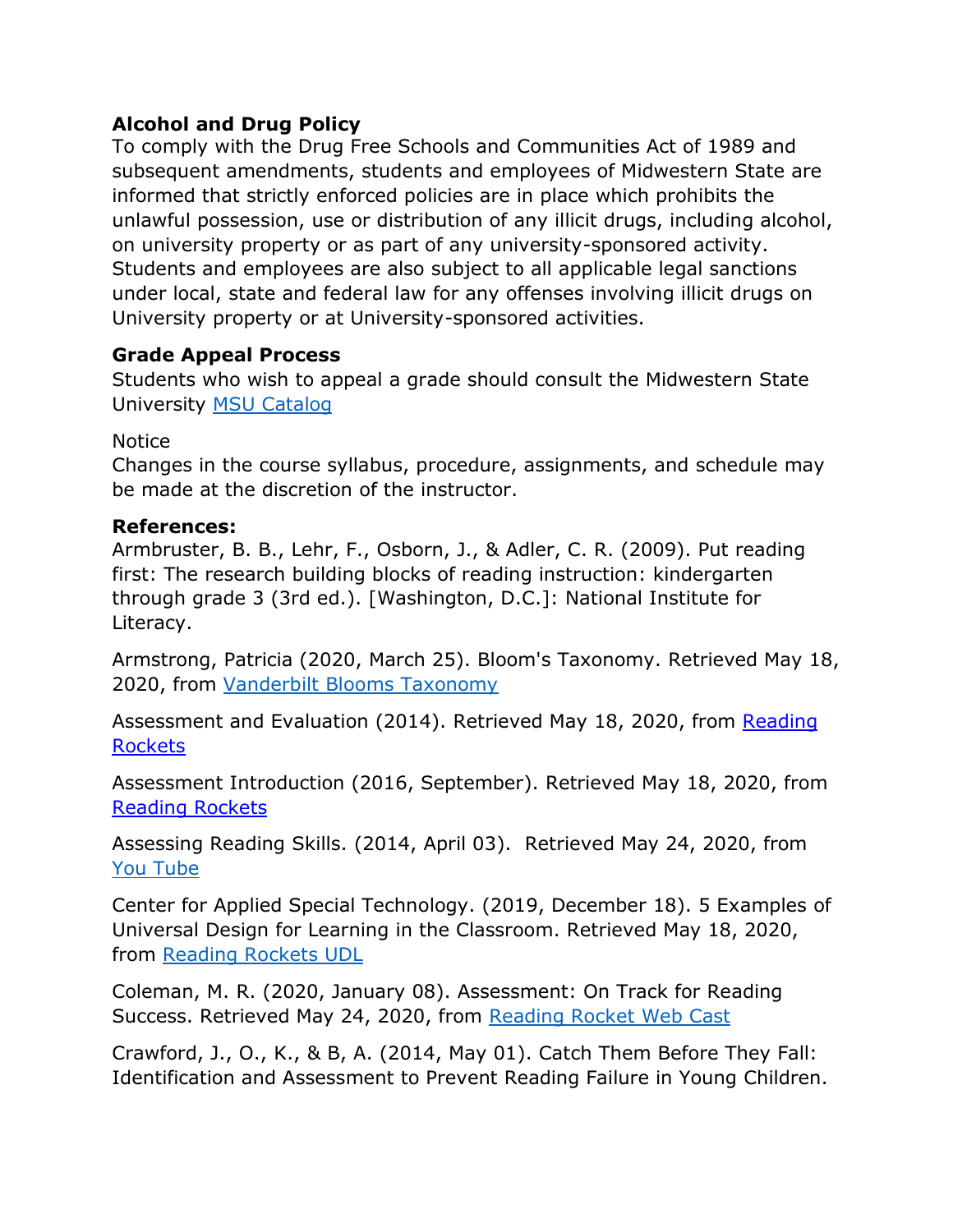Retrieved May 24, 2020, from [Reading Rocket Identification and](https://www.readingrockets.org/article/catch-them-they-fall-identification-and-assessment-prevent-reading-failure-young-children)  [Assessment-Prevention of Reading Failure](https://www.readingrockets.org/article/catch-them-they-fall-identification-and-assessment-prevent-reading-failure-young-children)

Debbie, Blanca, Angela, & Michelle. (2019, September 27). An Example of the 90 Minute Reading Block. Retrieved May 20, 2020, from Reading Rockets [90 Minute Reading Block](https://www.readingrockets.org/article/example-90-minute-reading-block)

Gough, P.B. & Tunmer, W. (1986). Decoding, Reading, and Reading Disability. *Remedial and Special Education, 7,* 6-10.

Hanford, E. (2018). Hard Words: Why Aren't Kids Being Taught to Read? [APM Reports](https://www.apmreports.org/episode/2018/09/10/hard-words-why-american-kids-arent-being-taught-to-read). Retrieved August 22, 2020, from APM Reports

Hanford, E. (2019, March 11). What Should Teachers Know About the Science of Teaching Reading? [Video file]. Retrieved May 20, 2020, from You [Tube Education Week](https://www.youtube.com/watch?v=1HGS9EG0HgU)

Farrell, L., Hunter, M., Davidson, M., & Osenga, T. The Simple View of Reading. (2020, January 03). Retrieved May 24, 2020, from [Reading](file:///C:/Users/daphney.curry/Downloads/Reading%20Rockets%20Simple%20View%20of%20Reading)  [Rockets Simple View of Reading](file:///C:/Users/daphney.curry/Downloads/Reading%20Rockets%20Simple%20View%20of%20Reading)

Hall, S., & Moats, L. (2019, September 11). Straight Talk About Reading. Retrieved May 18, 2020, from [Reading Rockets Straight Talk About Reading](https://www.readingrockets.org/article/straight-talk-about-reading)

Introduction: How Children Learn to Read. (2020, February 18). Retrieved May 20, 2020, from [Reading Rockets](https://www.readingrockets.org/teaching/reading101-course/introduction-how-children-learn-read)

International Literacy Association (2017). Standards for Reading Professionals: A Reference for the Preparation of Educators in the United States. Newark, DE. Available: [Literacy World Wide](http://www.reading.org/)

Linda, F. (Director). (2019, September 03). The Simple View of Reading [Video file]. Reading Rockets. Retrieved May 24, 2020, from [You Tube](https://www.youtube.com/watch?v=BhpHr3SC7hk)

Meeting the Challenges of Early Literacy Phonics Instruction (2019). Retrieved August 20, 2020, from [International Literacy Association.](https://www.literacyworldwide.org/docs/default-source/where-we-stand/ila-meeting-challenges-early-literacy-phonics-instruction.pdf)

Moats, L., & Tolman, C. (2019, August 29). Speaking Is Natural; Reading and Writing Are Not. Retrieved May 20, 2020, from [Reading Rockets](https://www.readingrockets.org/article/speaking-natural-reading-and-writing-are-not)  [Speaking is Natural Reading and Writing are Not](https://www.readingrockets.org/article/speaking-natural-reading-and-writing-are-not)

Moats, L., & Tolman, C. (2019, August 29). What Should Be Emphasized at Each Stage of Reading Development. May 20, 2020, from [Reading Rockets](https://www.readingrockets.org/article/speaking-natural-reading-and-writing-are-not)

Moats, L. (2020). Teaching Reading is Rocket Science, 2020: What Experts of Teachers of Reading Should Know and Be Able to Do. Retrieved August 22, 2020, from [AFT Moats Teaching Reading is Rocket Science](https://www.aft.org/sites/default/files/moats.pdf)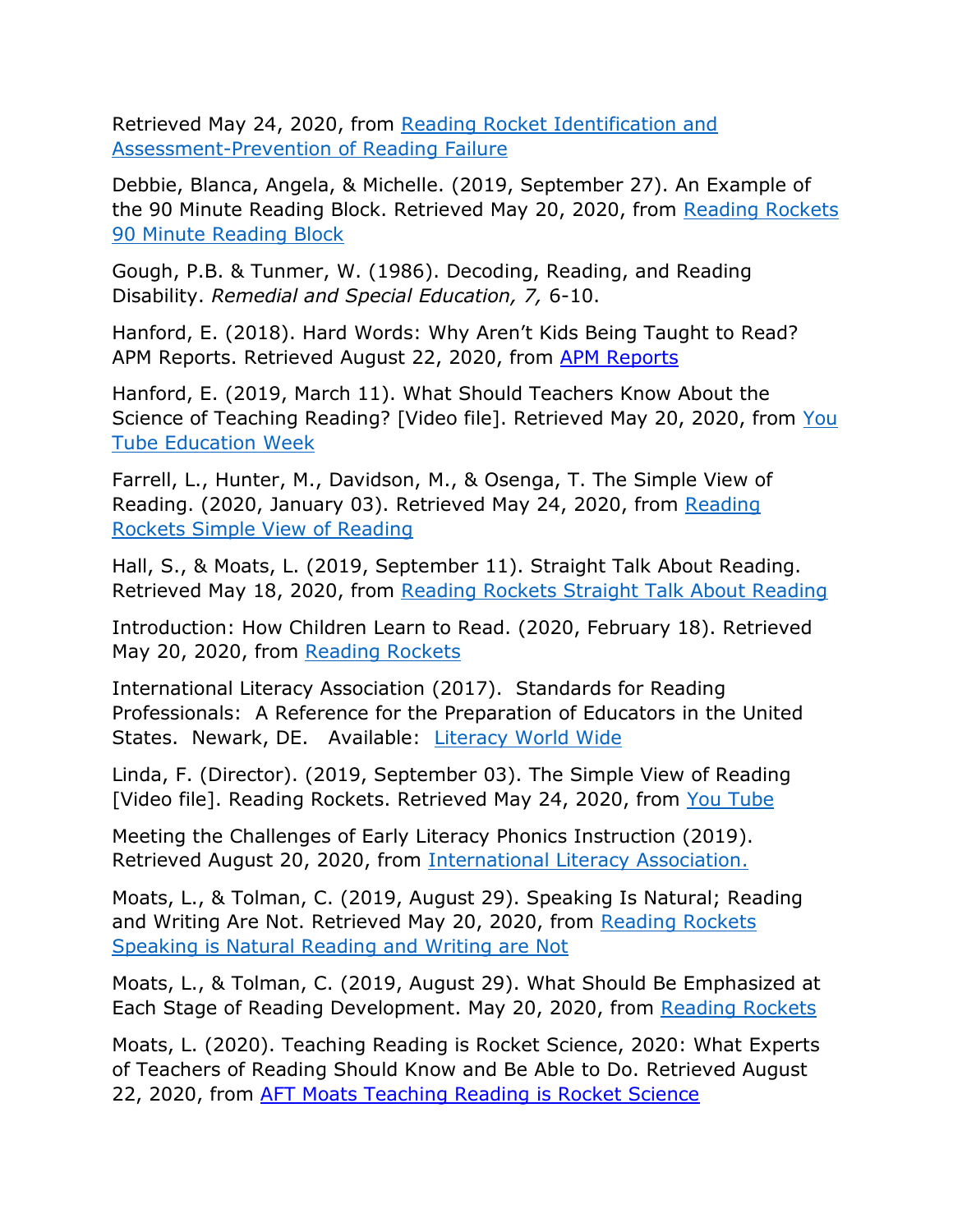NAEYC. DAP: Teaching to Enhance Each Child's Development and Learning. Retrieved December 31, 2020, from [DAP](https://www.naeyc.org/resources/position-statements/dap/enhance-development)

Naomi, Breanna, D, C., Hernandez, S., Meagan, Stahl, N, Greb, F. (2017, November 15). What Are Classrooms Like for Students with Learning Disabilities? Retrieved May 24, 2020, from Reading Rockets Classrooms and [Students with Learning Disabilities](https://www.readingrockets.org/article/what-are-classrooms-students-learning-disabilities)

Overview of Informal Reading Assessments (2016). Retrieved August 22, 2020, from [Reading Rockets Website](https://www.readingrockets.org/pdfs/assessments_overviewchart.pdf)

Phonological Awareness in Early Childhood Literacy Development (2020). Retrieved August 20, 2020, from [International Literacy Association.](https://www.literacyworldwide.org/docs/default-source/where-we-stand/9457_Phonological_Awareness_1-2020_Final.pdf)

Peltier, T. K. (2019). The Complexities of the Simple View of Reading. Retrieved August 22, 2020, from [Understanding the Science of Reading](https://understandingreading.home.blog/2019/11/11/the-simple-view-of-reading/)

Reading 101: A Guide to Teaching Reading and Writing. (2016, September 12). Retrieved May 20, 2020, from [Reading Rockets Phonics Module](https://www.readingrockets.org/teaching/reading101-course/modules/phonics-introduction)

Reading Rockets. (2016, September 12). Assessment Course Module. Retrieved May 24, 2020, from [Reading Rockets Assessment Module](https://www.readingrockets.org/teaching/reading101-course/modules/assessment-introduction)

Reading Rockets. (2019, December 16). Universal Design for Learning. Retrieved May 18, 2020, from [Reading Rockets Universal Design](https://www.readingrockets.org/article/universal-design-learning)

Reading Rockets. (2020). Early Literacy Development. Retrieved August 22, 2020, from [Reading Rockets Website](file://admin.msu/homes/daphney.curry/Documents/Documents/TCHG%20READING%20LANG%20ARTS%20READ%204213/Fall%202020/Reading%20Rockets%20Website)

Ralbate, P. (2017, December 11). Universal Design for Learning: Meeting the Needs of All Students. Retrieved May 18, 2020, from Reading Rockets [UDL](https://www.readingrockets.org/article/universal-design-learning-meeting-needs-all-students)

Right to Knowledgeable and Qualified Literacy Educators (2019). Retrieved August 20, 2020, from [International Literacy Association.](https://www.literacyworldwide.org/docs/default-source/where-we-stand/ila-right-to-knowledgeable-qualified-literacy-educators.pdf)

Right to Supportive Learning Environments and High Quality Resources (2019). Retrieved August 20, 2020, from [International Literacy Association.](https://www.literacyworldwide.org/docs/default-source/where-we-stand/ila-right-to-supportive-learning-environments-high-quality-resources.pdf)

Scarborough's Reading Rope: A Groundbreaking Infographic. (n.d.). Retrieved May 24, 2020, from [Dyslexiaida Scarboroughs Reading Rope](file:///C:/Users/daphney.curry/Downloads/Dyslexiaida%20Scarboroughs%20Reading%20Rope)

Shanahan, T. (2019, May 29). What Is the Science of Reading? Retrieved May 20, 2020, from [Reading Rockets Shanahan](https://www.readingrockets.org/blogs/shanahan-literacy/what-science-reading)

Teaching Elementary School Students to Be Effective Writers (2019). Retrieved August 22, 2020, from [Reading Rockets Website](https://www.readingrockets.org/article/teaching-elementary-school-students-be-effective-writers)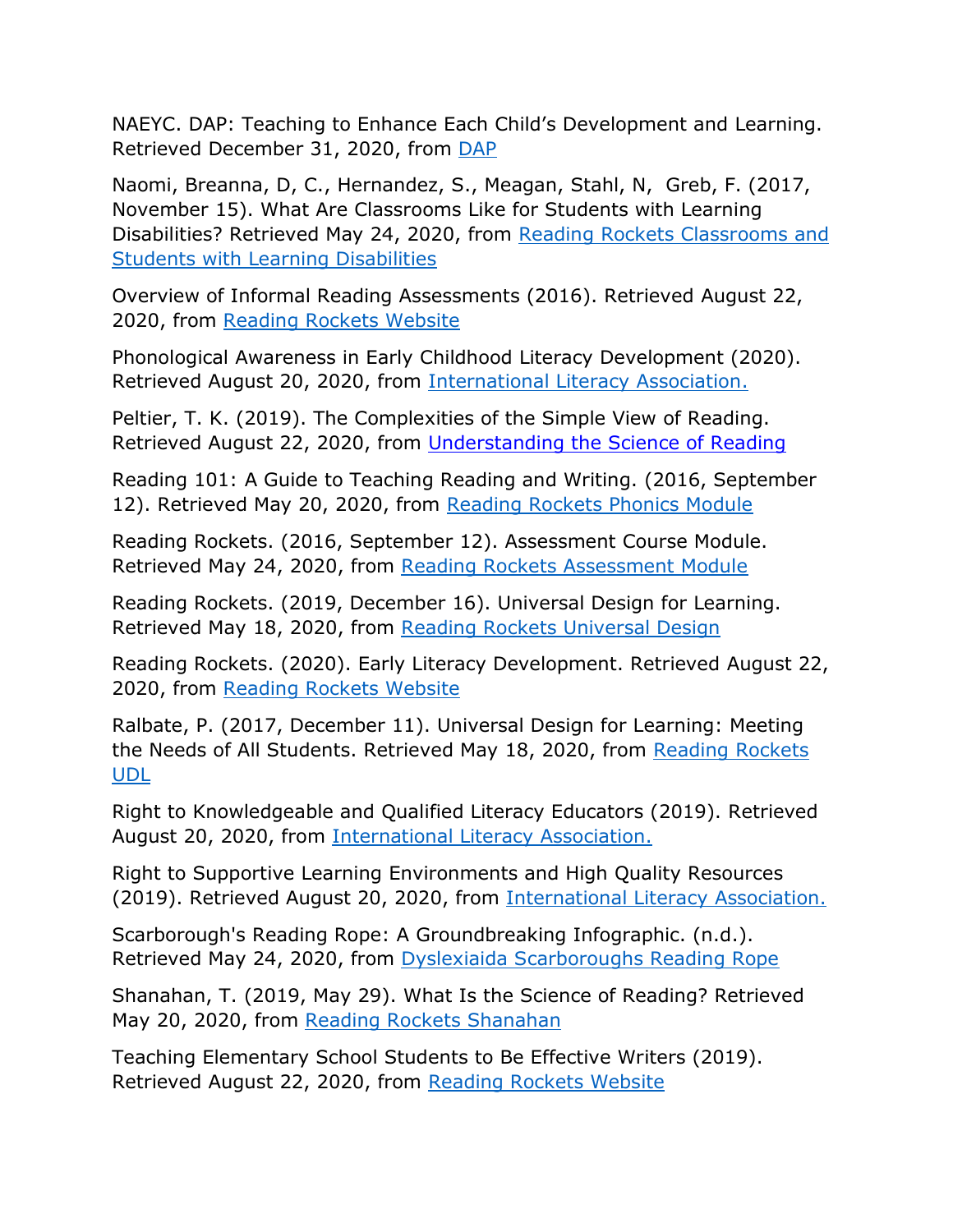Teaching Writing to Improve Reading Skills (2020). Retrieved August 20, 2020, from [International Literacy Association.](https://www.literacyworldwide.org/docs/default-source/where-we-stand/ila-teaching-writing-to-improve-reading-skills.pdf)

Texas Education Agency. (2015). Texas Prekindergarten Guidelines. Retrieved May 19, 2020, from [Texas PK Guidelines](https://tea.texas.gov/sites/default/files/PKG_Final_2015_navigation.pdf)

Texas Education Agency. (2017). Texas Essential Knowledge and Skills for EC-6. Retrieved May 19, 2020, from [EC-6 TEKS](http://ritter.tea.state.tx.us/rules/tac/chapter110/index.html)

Texas Education Agency. (2016, November 17). TTESS Rubric. Retrieved May 24, 2020, from **TEA T-TESS Rubric** 

Texas Education Agency. (2016, November 17). TTESS Handbook. Retrieved May 24, 2020, from [TEA T-TESS Handbook](https://teachfortexas.org/Resource_Files/Guides/T-TESS_Teacher_Handbook.pdf)

Texas Education Agency. (2018). Educator's Code of Ethics. Retrieved May 19, 2020, from [TEA Texas Educator](https://texreg.sos.state.tx.us/public/readtac$ext.TacPage?sl=R&app=9&p_dir=&p_rloc=&p_tloc=&p_ploc=&pg=1&p_tac=&ti=19&pt=7&ch=247&rl=2) Code of Ethics

Texas Education Agency. (2018). Pedagogy and Professional Responsibilities Standards EC-6. Retrieved August 19, 2020, from [PPR EC-6](https://texreg.sos.state.tx.us/public/readtac$ext.TacPage?sl=R&app=9&p_dir=&p_rloc=&p_tloc=&p_ploc=&pg=1&p_tac=&ti=19&pt=7&ch=235&rl=21)

Texas Education Agency. (2020). Science of Teaching Reading Standards. Retrieved August 19, 2020, from [TEA STR Standards](https://texreg.sos.state.tx.us/public/readtac$ext.TacPage?sl=R&app=9&p_dir=&p_rloc=&p_tloc=&p_ploc=&pg=1&p_tac=&ti=19&pt=7&ch=235&rl=15)

Texas Education Agency. (2021).EC-6 Core Subjects Test Framework. Retrieved January 1, 2021, from [EC-6 Core Subjects](https://www.tx.nesinc.com/Content/StudyGuide/TX_SG_obj_391.htm) 391

Texas Education Agency. (2021).EC-6 Core Subjects Standards. Retrieved January 1, 2021, from [EC-6 Core Subjects](https://tea.texas.gov/sites/default/files/EC_6_ELAR_Standard%284%29_0.pdf)

The Reading League. (2019, June). The Science of Teaching Reading: An Overview (by Dr. Jan Hasbrouck). [Video file]. Retrieved May 20, 2020, from [You Tube](file:///C:/Users/daphney.curry/Downloads/You%20Tube)

The Reading League. What is the "Simple View of Reading?" What it Means for Meaning-Making [Video file]. (2017, January 26). Retrieved May 24, 2020, from [You Tube](https://www.youtube.com/watch?v=stHW2Sfi3ho&t=6s)

Scarborough, H.S. (2002). [Strands of early literacy development.](https://courses.lumenlearning.com/suny-hccc-childrenslit/chapter/the-simple-view-of-reading/) Reprinted from Connecting early language and literacy to later reading (dis)abilities: Evidence, theory, and practice, by H. S. Scarborough, in S. B. Newman & D. K. Dickinson (Eds.), 2002, Handbook of early literacy research, p. 98.

Understood for Educators. (2019, January 29). Universal Design for Learning (UDL) in Action [Video file]. Retrieved May 18, 2020, from [You Tube](https://www.youtube.com/watch?v=B7qYJY62X2s&feature=youtu.be)

**Additional Readings/References used in Block B:**

The Reading Teacher: International Literacy Association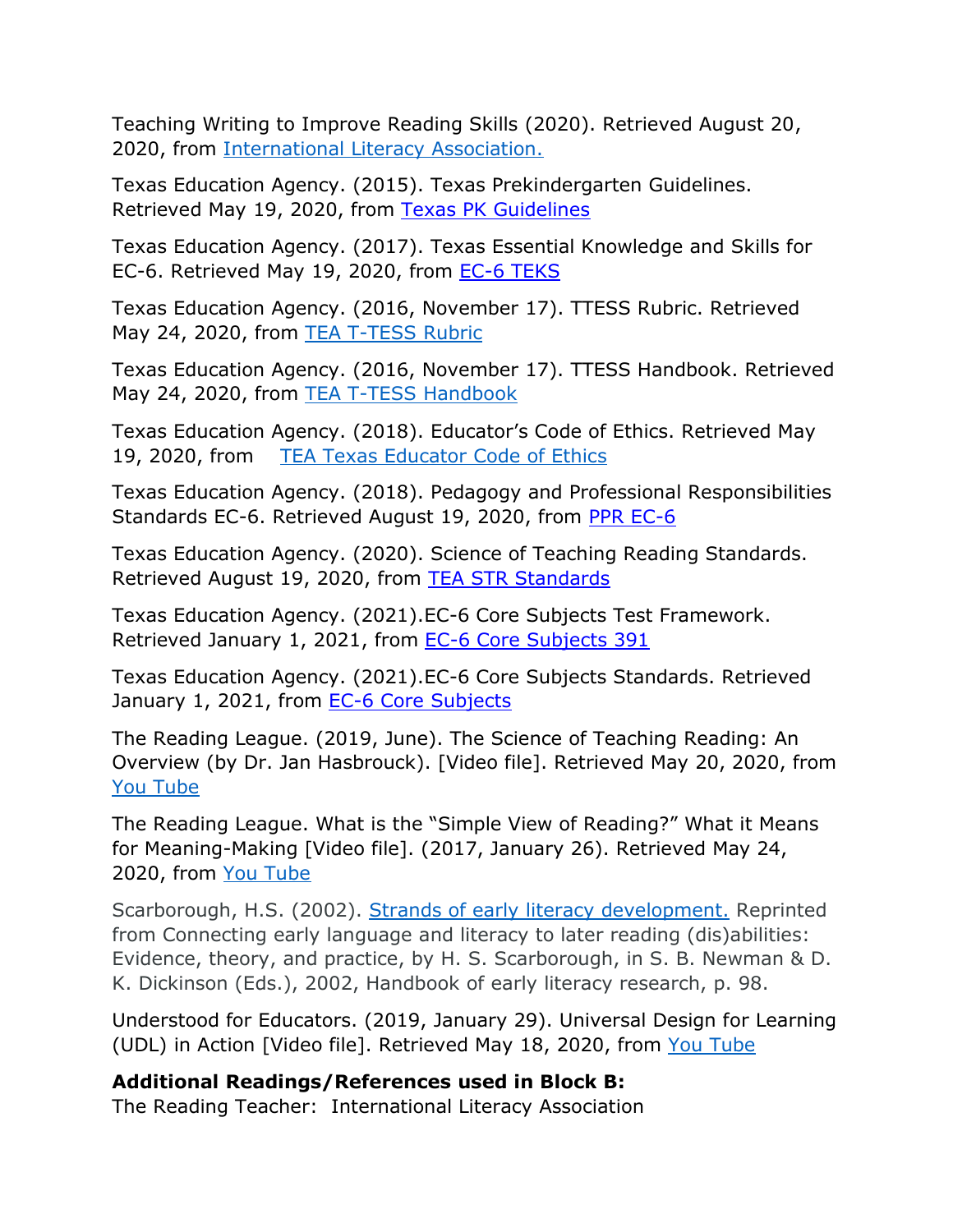Journal of Adolescent and Adult Literacy: International Literacy Association Reading Research Quarterly: International Literacy Association The Language Arts Journal: National Council of Teachers of English Young Children: National Association for the Education of Young Children The Kappan: Phi Delta Kappa

[Reading Rockets Website](https://www.readingrockets.org/) [The Reading League Website](https://www.thereadingleague.org/) [Texas Prekindergarten Guidelines](https://tea.texas.gov/sites/default/files/PKG_Final_2015_navigation.pdf) [Texas Essential Knowledge and Skills for ELAR \(Elementary\)](http://ritter.tea.state.tx.us/rules/tac/chapter110/ch110a.html)

# **Appendix A –Standards/Competencies List**

# **WCOE Standards (InTASC):**

The outcomes for graduates of professional programs are based upon knowledge, skills, and dispositions in the following elements:

- Learner Development understand how learners grow and develop, recognizing that patterns of learning and development vary individually within and across the cognitive, linguistic, social, emotional, and physical areas, and design and implements developmentally appropriate and challenging learning experiences.
- Learning Differences understand individual differences and diverse cultures and communities to ensure inclusive learning environments that enable each learner to meet high standards.
- Learning Environment work with others to create environments that support individual and collaborative learning, and that encourage positive social interaction, active engagement in learning, and selfmotivation.
- Content Knowledge understand the central concepts, tools of inquiry, and structures of the discipline(s) he or she teaches and creates learning experiences that make the discipline accessible and meaningful for learners to assure mastery of the content.
- Application of Content understand how to connect concepts and use differing perspectives to engage learners in critical thinking, creativity, and collaborative problem solving related to authentic local and global issues.
- Assessment understand and use multiple methods of assessment to engage learners in their own growth, to monitor learner progress, and to guide the teacher's and learner's decision making.
- Planning for Instruction plan instruction that supports every student in meeting rigorous learning goals by drawing upon knowledge of content areas, curriculum, cross-disciplinary skills, and pedagogy, as well as knowledge of learners and the community context.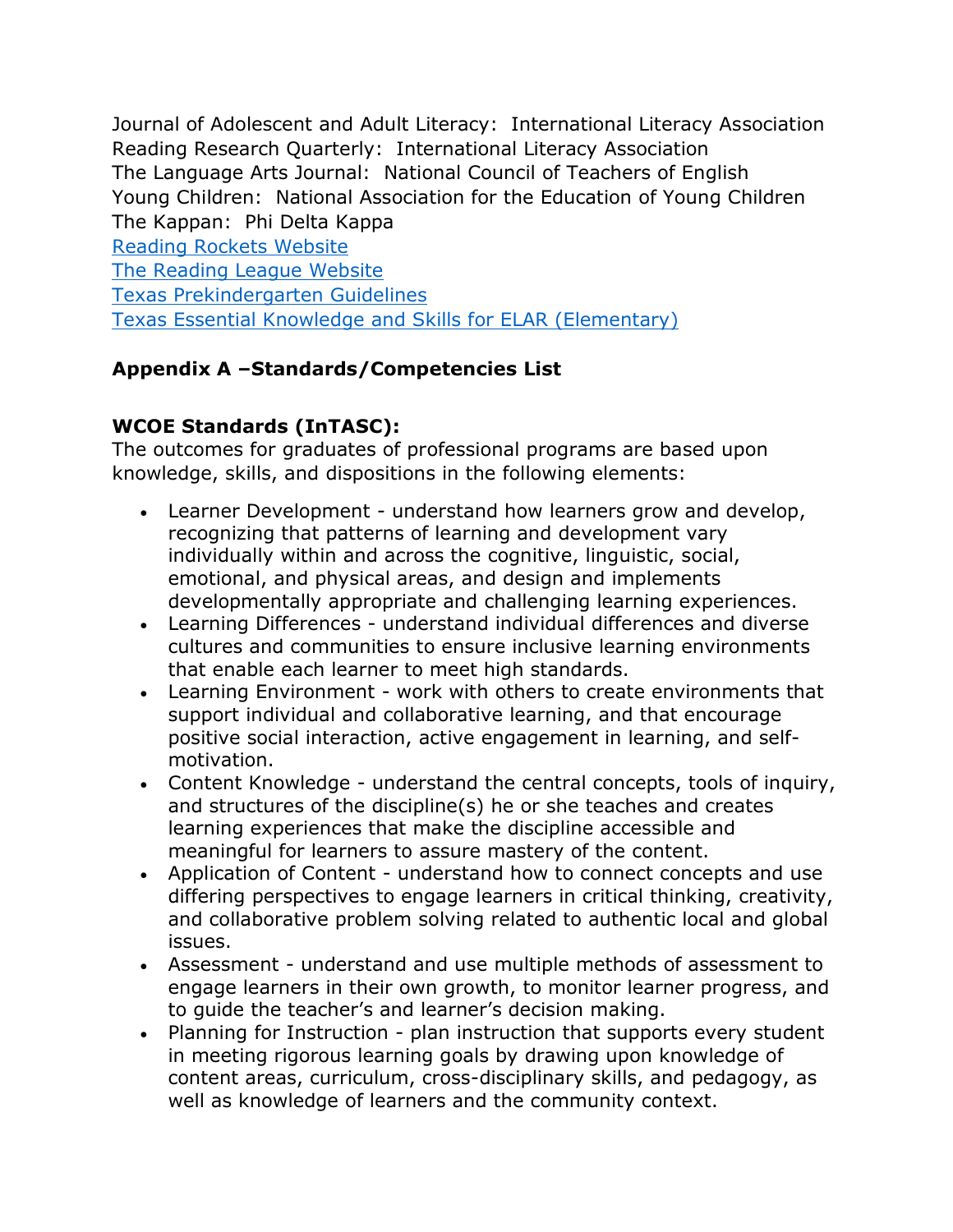- Instructional Strategies understand and use a variety of instructional strategies to encourage learners to develop deep understanding of content areas and their connections, and to build skills to apply knowledge in meaningful ways.
- Professional Learning and Ethical Practice engage in ongoing professional learning and use evidence to continually evaluate his or her practice, particularly the effects of his or her choices and actions on others (learners, families, other professionals, and the community), and adapts practice to meet the needs of each learner.
- Leadership and Collaboration seek appropriate leadership roles and opportunities to take responsibility for student learning, to collaborate with learners, families, colleagues, other school professionals, and community members to ensure learner growth, and to advance the profession.

TExES Preparation: The Language Arts and Reading content preparation test and review for the EC-6 Core Subjects and Science of Teaching Reading STR certifications will be given during this block.

Course Objectives based upon the State Standards/ILA/INTASC:

The course objectives of the ELAR Block are based on the Standards for Reading Professionals developed by the Professional Standards and Ethics Committee of the International Literacy Association (ILA), Interstate New Teacher Assessment and Support Consortium (INTASC), and the Texas Educator Standards, EC-6 Core Subjects, PPR (EC-12), STR standards and TEXES test framework competencies.

# **ILA Standards for Literacy Professionals: Foundational Knowledge-Standard 1 (ILA):**

Candidates demonstrate knowledge of the major theoretical, conceptual, and evidence-based foundations of pre-K/primary literacy and language and the ways in which they interrelate. As a result, teacher candidates will:

1.1 Candidates demonstrate knowledge of major theoretical, conceptual, and evidence-based components of pre-K/primary/elementary reading development (i.e., concepts of print, phonological awareness, phonics, word recognition, fluency, vocabulary, comprehension) and evidence based instructional approaches that support that development

1.2 Candidates demonstrate knowledge of major theoretical, conceptual, and evidence-based foundations of pre-K/primary/elementary writing development and the writing process, and evidence based instructional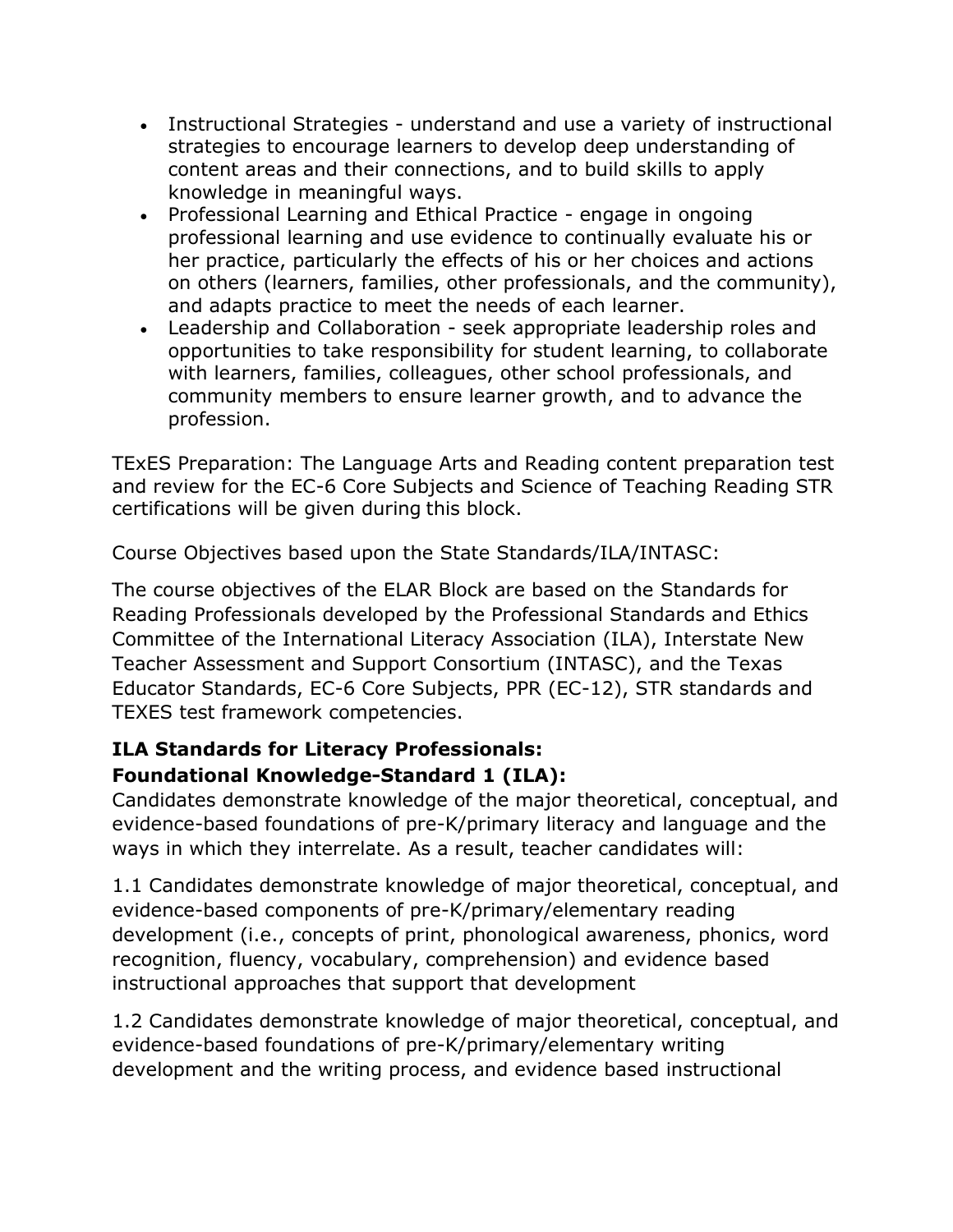approaches that support writing of specific types of text and producing writing appropriate to task.

1.3 Candidates demonstrate knowledge of major theoretical, conceptual, and evidence-based frameworks that describe the centrality of language to literacy learning and evidence-based instructional approaches that support the development of listening, speaking, viewing, and visually representing

1.4 Candidates demonstrate knowledge of major theoretical, conceptual, and evidence-based frameworks that describe the interrelated components of literacy and interdisciplinary learning

# **Curriculum and Instruction-Standard 2 (ILA):**

Candidates apply foundational knowledge to critically examine pre-K/primary literacy curricula; design, adapt, implement, and evaluate instructional approaches and materials to provide a coherent, integrated and motivating literacy program. As a result, teacher candidates will:

2.1 Candidates demonstrate the ability to critically examine pre-K/primary/elementary literacy curricula and select high-quality literary, multimedia, and informational texts to provide a coherent, integrated, and motivating literacy program.

2.2 Candidates plan, modify, and implement evidence-based, developmentally appropriate, and integrated instructional approaches that develop reading processes as related to foundational skills (i.e., concepts of print, phonological awareness, phonics, word recognition, fluency), vocabulary, and comprehension for pre-K/ primary learners.

2.3 Candidates design, adapt, implement, and evaluate evidence-based and developmentally appropriate instruction and materials to develop writing processes and orthographic knowledge of pre-K/primary learners.

2.4 Candidates plan, modify, implement, and evaluate evidence based and integrated instructional approaches and materials that provide developmentally appropriate instruction and materials to develop the language, speaking, listening, viewing, and visually representing skills and processes of pre-K/ primary learners.

# **Assessment and Evaluation-Standard 3 (ILA):**

Candidates understand, select, and use appropriate assessments to gather evidence on pre-K/primary students' language acquisition and literacy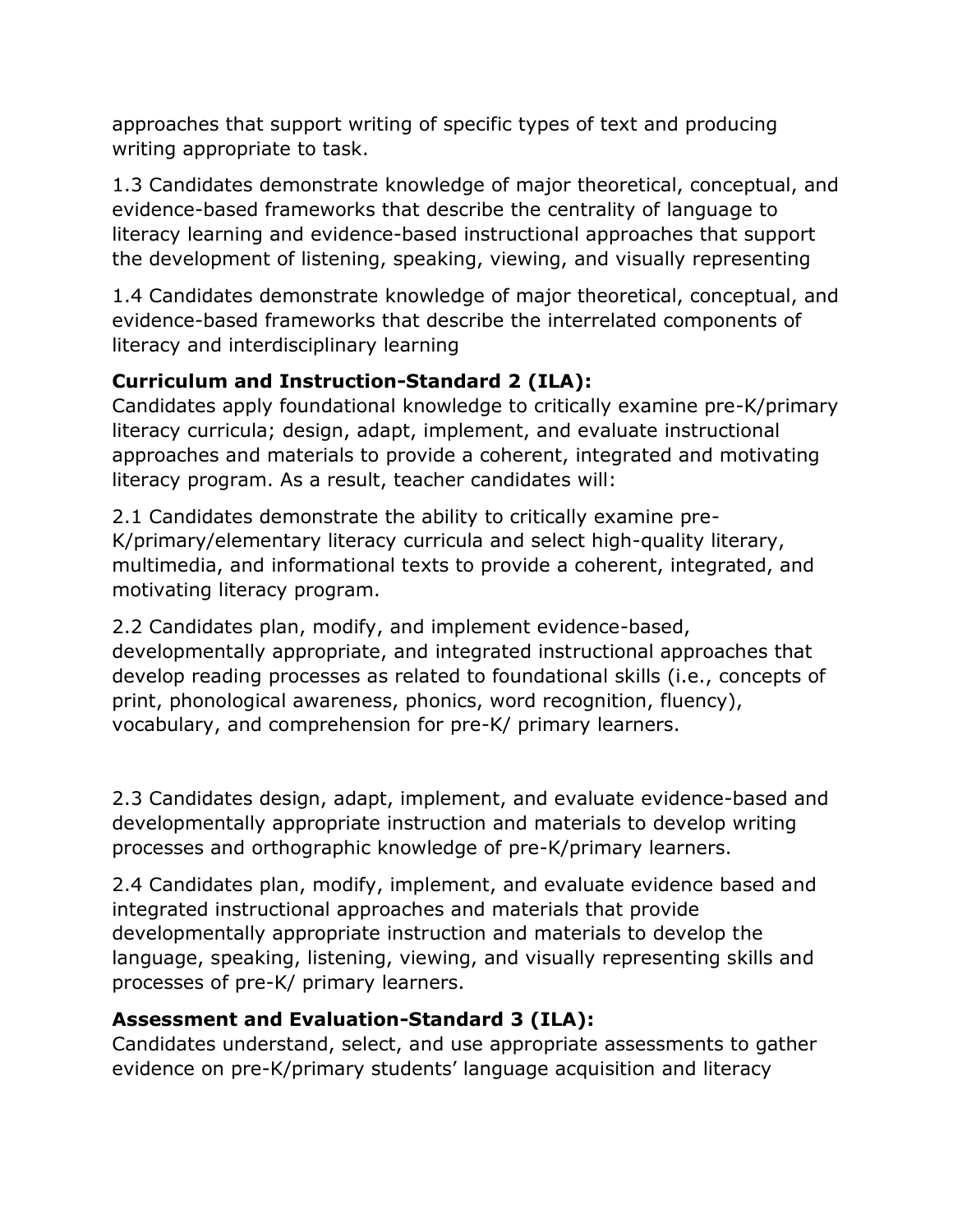development for instructional and accountability purposes. As a result, teacher candidates will:

3.1 Candidates understand the purposes, strengths and limitations, reliability/validity, formats, and appropriateness of various types of informal and formal assessments.

3.2 Candidates use observational skills and results of student work to determine students' literacy and language strengths and needs; select and administer other formal and informal assessments appropriate for assessing students' language and literacy development.

3.3 Candidates use results of various assessment measures to inform and/or modify instruction.

3.4 Candidates use data in an ethical manner, interpret data to explain student progress

# **Diversity and Equity- Standard 4 (ILA):**

Candidates examine their own culture and beliefs; set high expectations for their students; learn about and appreciate the cultures of their students, families, and communities to inform instruction. As a result, teacher candidates will:

4.1 Candidates recognize how their own cultural experiences affect instruction and appreciate the diversity of their students, families, and communities.

4.2 Candidates set high expectations for learners and implement instructional practices that are responsive to students' diversity

4.3 Candidates situate diversity as a core asset in instructional planning, teaching, and selecting texts and materials.

4.4 Candidates forge family, community, and school relationships to enhance students' literacy learning.

## **Learners and the Literacy Environment-Standard 5 (ILA):**

Candidates apply knowledge of learner development and learning differences to create a positive, literacy-rich learning environment anchored in digital and print literacies. As a result, teacher candidates will:

5.1 Candidates apply knowledge of learner development and learning differences to plan literacy learning experiences that develop motivated and engaged literacy learners.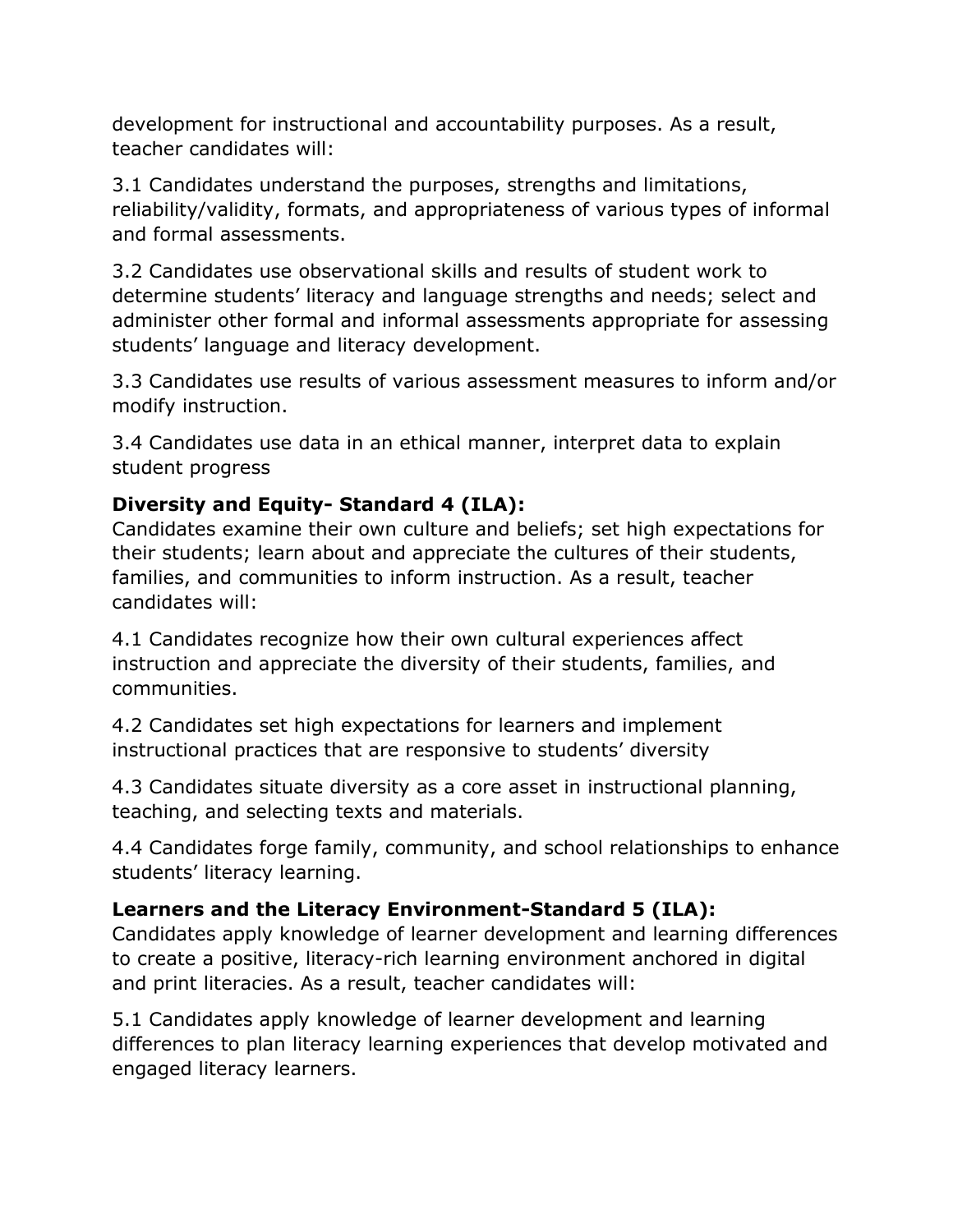5.2 Candidates incorporate digital and print texts and experiences designed to differentiate and enhance students' language, literacy, and the learning environment.

5.3 Candidates incorporate safe, appropriate, and effective ways to use digital technologies in literacy and language learning experiences.

5.4 Candidates create physical and social literacy-rich environments that use routines and a variety of grouping configurations for independent and collaborative learning.

# **Professional Learning and Leadership-Standard 6 (ILA):**

Candidates are lifelong learners who reflect upon practice; use ongoing inquiry to improve their professional practice; advocate for students and their families to enhance students' literacy learning. As a result, teacher candidates will:

6.1 Candidates are readers, writers, and lifelong learners who continually seek and engage with professional resources

6.2 Candidates reflect as a means of improving professional teaching practices and understand the value of reflection in fostering individual and school change.

6.3 Candidates collaboratively participate in ongoing inquiry with colleagues and mentor teachers and participate in professional learning communities.

## **ELAR & Science of Teaching Reading (TEXES Core Subjects EC-6) [Standards](https://tea.texas.gov/sites/default/files/EC_6_ELAR_Standard%284%29_0.pdf)**

- 1. Oral Language 1: Teachers of young students understand the importance of oral language, know the developmental processes of oral language and provide a variety of instructional opportunities for young students to develop listening and speaking skills.
- 2. Literacy Development and Practice 4: Teachers of young students understand that literacy develops over time and progresses from emergent to proficient stages. Teachers use a variety of contexts to support the development of young students' literacy.
- 3. Reading Comprehension 7: Teachers understand the importance of reading for understanding, know the components of comprehension and teach young students strategies for improving comprehension.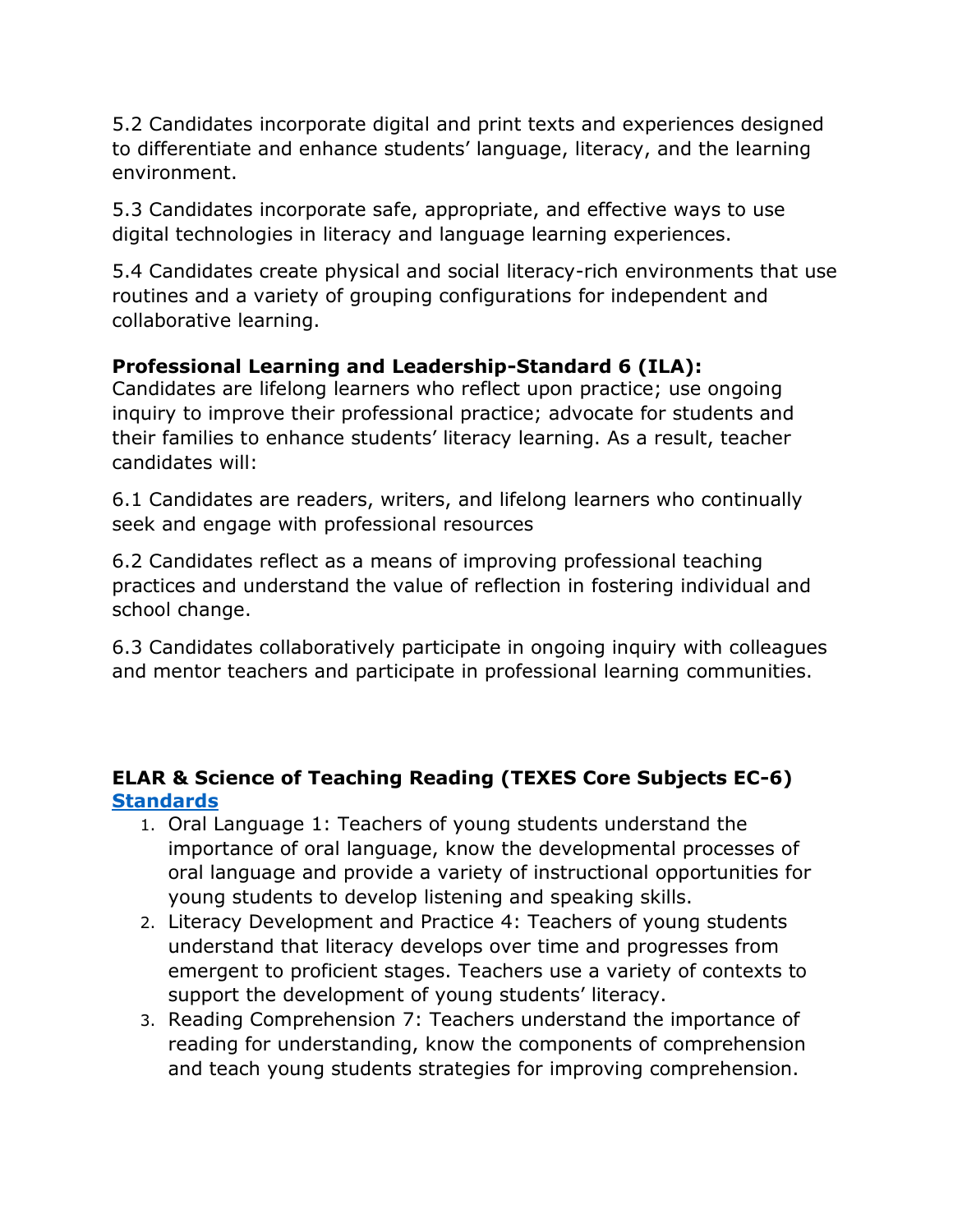- 4. Development of Written Communication 8: Teachers understand that writing to communicate is a developmental process and provide instruction that helps young students develop competence in written communication. (A-I)
- 5. Writing Conventions 9: Teachers understand how young students use writing conventions and how to help students develop those conventions.
- 6. Research and Inquiry Skills 11: Teachers understand the importance of study and inquiry skills as tools for learning and promote students' development in applying study and inquiry skills.
- 7. Viewing and Representing 12: Teachers understand how to interpret, analyze, evaluate and produce.

## **English Language Arts and Reading EC–[6 Competencies](https://www.tx.nesinc.com/Content/StudyGuide/TX_SG_obj_391.htm) (Examination Framework-391)**

- 1. Oral Language 001: Teachers of young students understand the importance of oral language, know the developmental processes of oral language and provide a variety of instructional opportunities for young students to develop listening and speaking skills. (A-H)
- 2. Reading Comprehension and Applications 004: Teachers understands the importance of reading for understanding, know the components and processes of reading comprehension, and teaches students strategies for improving their comprehension, including using a variety of texts and contexts.(A-L)
- 3. Reading, Inquiry, and Research 006: Teachers understand the importance of inquiry and research skills to students' academic success and provides instruction that promotes students' acquisition and effective use of these skills in the content areas. (A-G)
- 4. Writing Conventions 007: Teachers understands the conventions of writing in English and provides instruction that helps students develop proficiency in applying writing conventions. (A-G)
- 5. Written Communication 008: Teachers understand that writing to communicate is a developmental process and provides instruction that promotes students' competence in written communication. (A-I)
- 6. Viewing and Representing 009: Teachers understand skills for interpreting, analyzing, evaluating, and producing visual images and messages in various types of media, including electronic media, and provides students with opportunities to develop skills in this area. (A-J)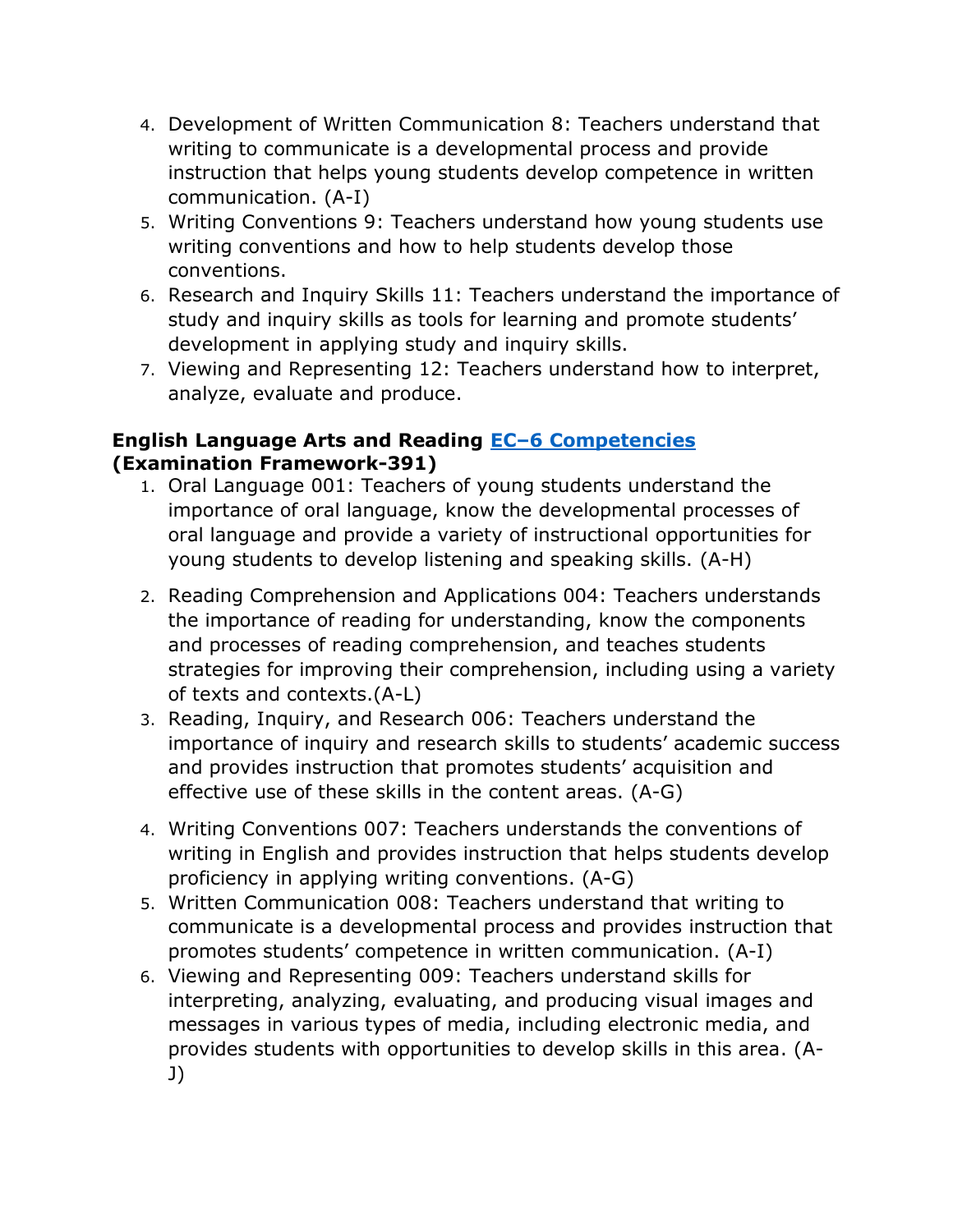# **Science of Teaching Reading (STR) Standards [19 TAC 235.15]**

(b) Reading Development. The Early Childhood: Prekindergarten-Grade 3 classroom teachers demonstrate understanding of Kindergarten-Grade 5 Texas Essential Knowledge and Skills (TEKS) and *Texas Prekindergarten Guidelines* pertaining to reading and apply knowledge of developmentally appropriate, research- and evidence-based assessment and instructional practices to promote students' development of grade level skills within the following components of reading:

(1) oral language development;

- (2) print awareness;
- (6) vocabulary development;
- (8) comprehension of informational text; and
- (9) beginning strategies and reading comprehension skills.

(c) Reading Pedagogy. The Early Childhood: Prekindergarten-Grade 3 classroom teachers demonstrate understanding of the principles of reading instruction and assessment and use a range of instructional strategies and assessment methods to promote students' development of foundational reading skills, including:

 (1) implementing both formal and informal methods of measuring student progress in early reading development;

 (2) designing and executing developmentally appropriate, standards-driven instruction that reflect evidence-based best practices; and

## **Science of Teaching Reading (STR) Examination Framework [Test 293]**

## **Domain I – Reading Pedagogy**

**Competency 001 (Foundations of the Science of Teaching Reading):** 

Understand foundational concepts, principles, and best practices related to the science of teaching reading.

B. Demonstrate knowledge of the Texas Prekindergarten Guidelines related to reading and the Texas Essential Knowledge and Skills (TEKS) for English Language Arts and Reading (ELAR) (Kindergarten through Grade 5).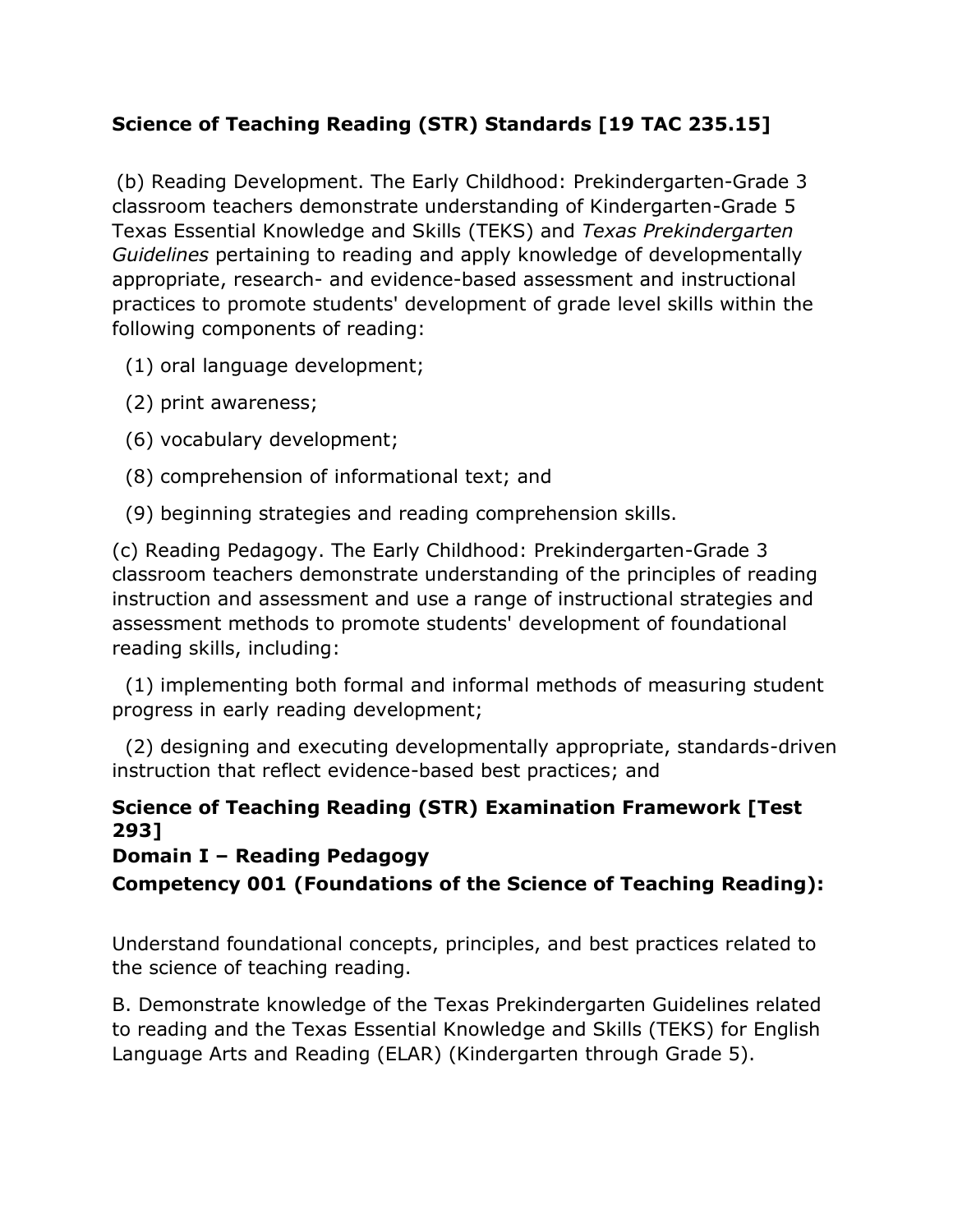C. Apply knowledge of the interconnected nature of listening, speaking, reading, writing, and thinking by planning reading instruction that reflects an integrated and recursive model of literacy.

# **Domain II – Reading Development: Foundational Skills Competency 003 (Oral Language Foundations of Reading Development):**

Understand foundational concepts, principles, and best practices related to young children's development of oral language, including second-language acquisition, and demonstrate knowledge of developmentally appropriate, research- and evidence-based assessment and instructional practices to promote all students' development of grade-level oral language skills.

E. Demonstrate knowledge of research-based strategies and best practices for promoting students' understanding and use of sentences and grammatical structures of increasing complexity (e.g. compound sentences, complex sentences, relative clauses).

# **Competency 004 (Phonological and Phonemic Awareness):**

Understand concepts, principles, and best practices related to the development of phonological and phonemic awareness, and demonstrate knowledge of developmentally appropriate, research- and evidence-based assessment and instructional practices to promote all students' development of grade-level phonological and phonemic awareness skills.

C. Demonstrate knowledge of the role of phonological and phonemic awareness in the development of literacy in an alphabetic language.

D. Demonstrate understanding of the distinctions between phonological awareness and phonemic awareness and the distinctions between phonemic awareness and the alphabetic principle.

E. Demonstrate knowledge of key concepts related to the development of phonological and phonemic awareness (e.g., recognizing that young children naturally attend to the meaning of language rather than its sounds and that larger units of sound are easier to detect and manipulate than smaller units of sound).

F. Demonstrate knowledge of the phonological awareness continuum as described in the *Texas Prekindergarten Guidelines* and the TEKS for ELAR (Kindergarten through Grade 5) and apply knowledge of the phonological awareness continuum in order to plan and deliver instruction that is systematic and sequential.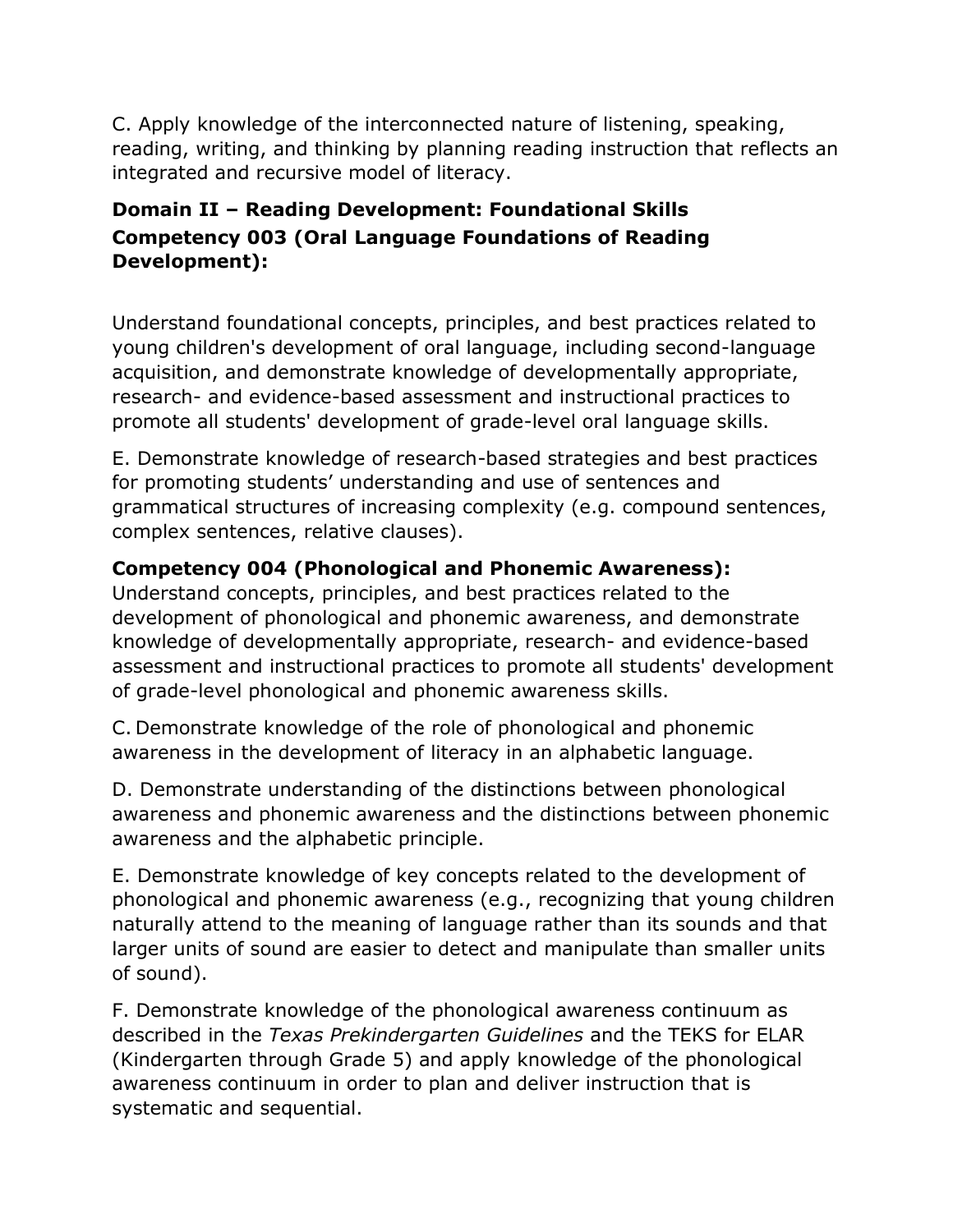# **Competency 005 (Print Concepts and Alphabet Knowledge):**

Understand concepts, principles, and best practices related to the development of print concepts and alphabet knowledge, including understanding of the alphabetic principle, and demonstrate knowledge of developmentally appropriate, research- and evidence-based assessment and instructional practices to promote all students' development of grade-level print concepts and alphabet knowledge and their understanding of the alphabetic principle.

C. Demonstrate knowledge of the continuum of development of knowledge and skills related to print concepts, alphabet knowledge, and the alphabetic principle as described in the *Texas Prekindergarten Guidelines* and the TEKS for ELAR (Kindergarten through Grade 5).

# **Competency 008 (Reading Fluency):**

Understand concepts, principles, and best practices related to the development of reading fluency, and demonstrate knowledge of developmentally appropriate, research- and evidence-based assessment and instructional practices to promote all students' development of grade-level reading fluency.

D. Demonstrate knowledge of key concepts related to reading fluency, including the key indicators of fluency (i.e., accuracy, rate, and prosody); the role of automaticity in reading fluency; interrelationships between accuracy, rate, and automaticity; the role of fluency in reading comprehension; interrelationships between prosody and comprehension; the importance of providing explicit and frequent instruction in fluency to students at all stages of reading development; and the importance of varying fluency instruction for students at different stages of development in decoding.

# **Domain III – Reading Development: Comprehension**

# **Competency 009 (Vocabulary Development):**

Understand concepts, principles, and best practices related to vocabulary development, and demonstrate knowledge of developmentally appropriate, research- and evidence-based assessment and instructional practices to promote all students' development of grade-level vocabulary knowledge and skills.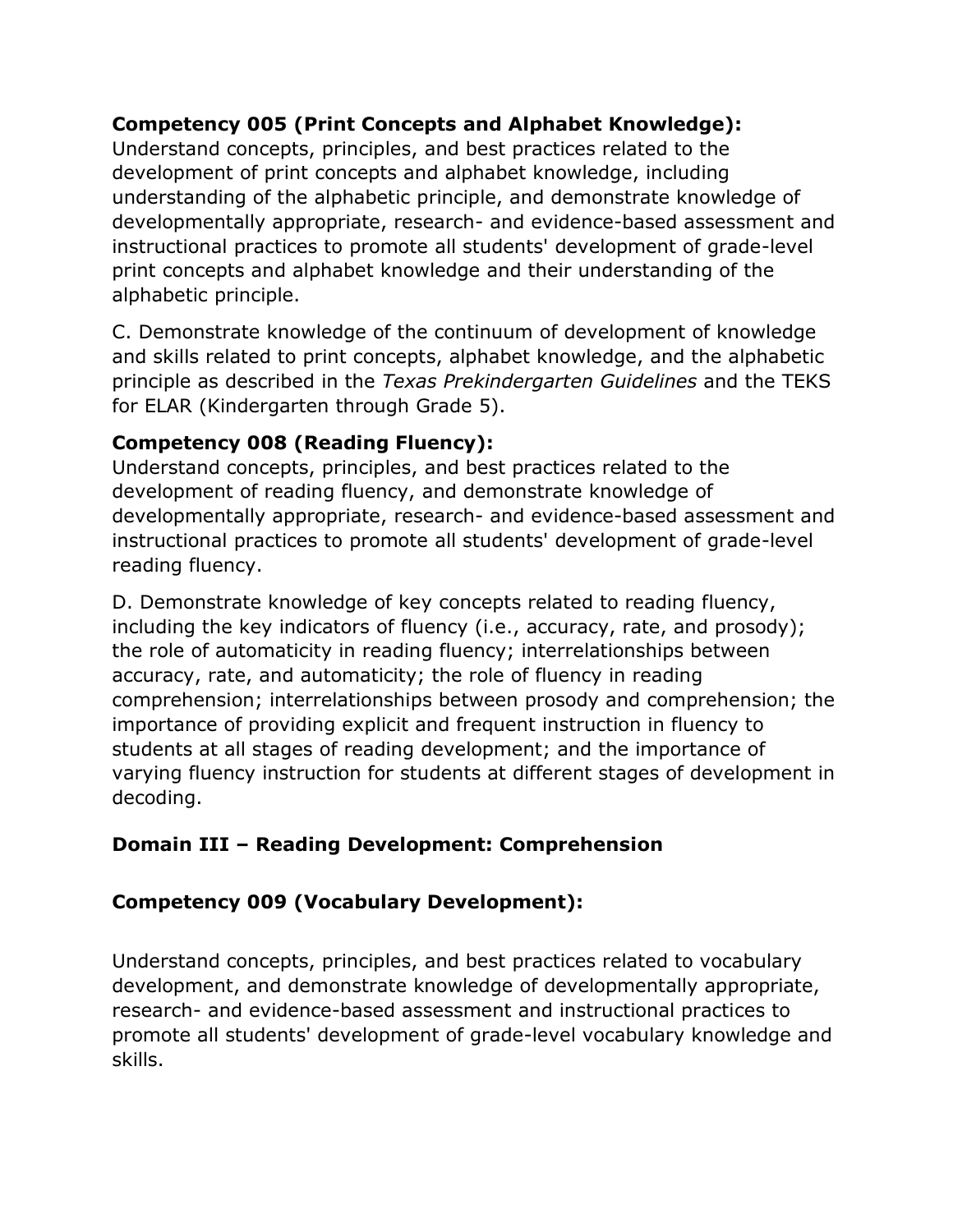A. Demonstrate knowledge of explicit, research-based strategies, tools, and techniques for assessing students' development of vocabulary knowledge and skills in the context of authentic and meaningful reading.

D. Demonstrate knowledge of the continuum of vocabulary development as described in the *Texas Prekindergarten Guidelines* and the TEKS for ELAR (Kindergarten through Grade 5), including the importance of providing young children with frequent, repeated, incremental exposures to and opportunities to use new vocabulary in meaningful contexts.

H. Demonstrate knowledge of research-based strategies and best practices for promoting students' ability to identify, use, and explain the meaning of grade-level antonyms, synonyms, idioms, adages, and puns.

K. Demonstrate knowledge of research-based strategies and best practices for promoting students' ability to use context within and beyond a sentence to help infer the meaning of an unfamiliar word or to determine the meaning of a multiple-meaning word, including using different types of context clues (e.g., syntax, punctuation, embedded definition/explanation, apposition, restatement/synonym, contrast/antonym).

L. Demonstrate knowledge of research-based strategies and best practices for promoting students' word consciousness and motivation to learn new words and for supporting their retention of new words (e.g., providing student-friendly definitions and meaningful, contextualized examples; grouping words based on conceptual categories and associative meanings; developing semantic maps).

## **Competency 010 (Comprehension Development):**

Understand concepts, principles, and best practices related to the development of reading comprehension, and demonstrate knowledge of developmentally appropriate, research- and evidence-based assessment and instructional practices to promote all students' development of grade-level reading comprehension strategies.

A. Demonstrate knowledge of explicit, research-based strategies, tools, and techniques for assessing various aspects of students' development in reading comprehension (e.g., inferring), including their development of reading comprehension strategies (e.g., self-monitoring).

D. Demonstrate knowledge of the importance of and strategies for providing young children with multiple opportunities to listen to, independently read, and respond to a wide range of literary and informational texts and to interact with others about texts in order to support and enhance their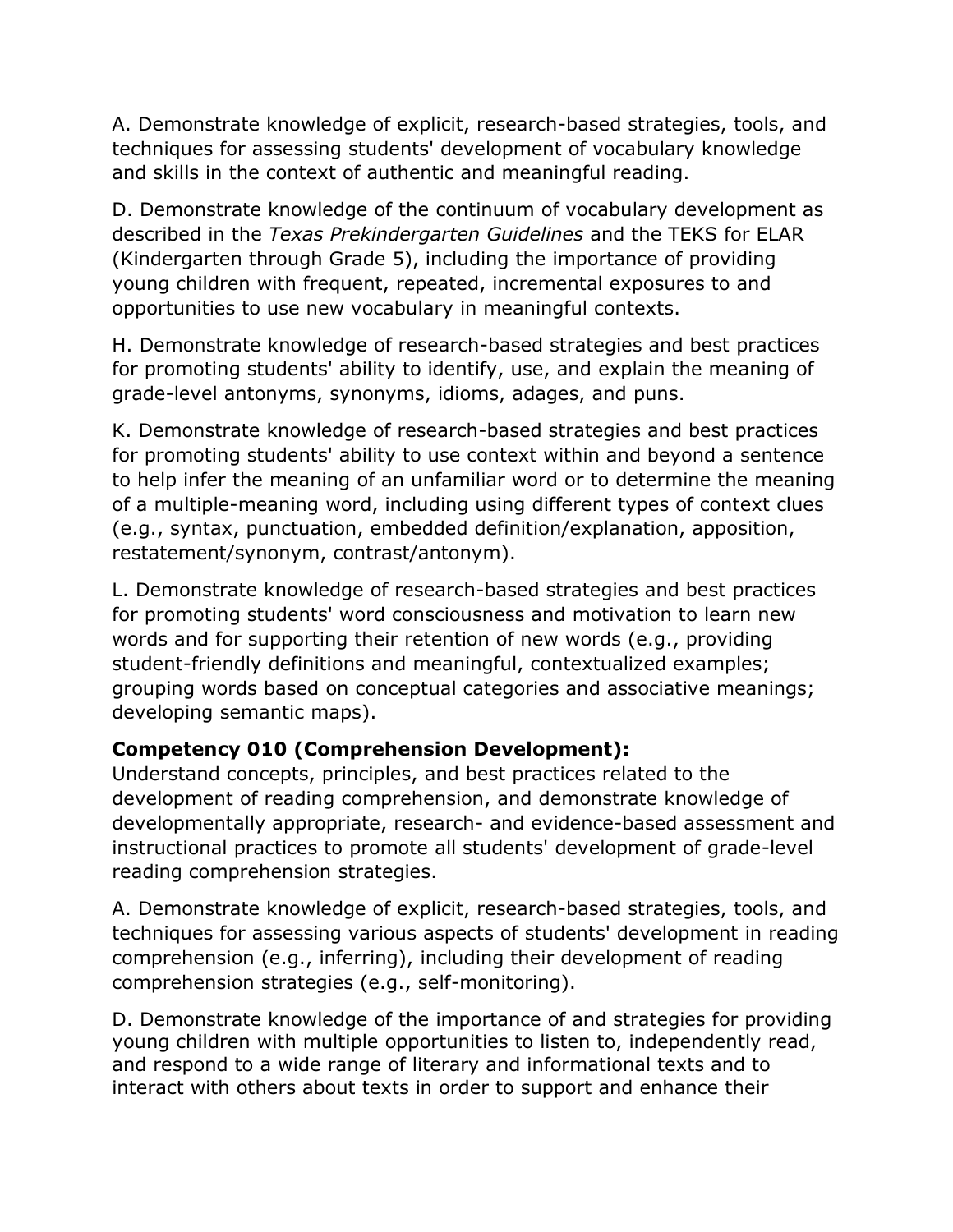comprehension development, including providing young children with frequent opportunities to repeat key parts of predictable or patterned texts during read-alouds and to reenact stories using a variety of strategies (e.g., using puppets and character voices, using student illustrations, using digital applications).

F. Demonstrate knowledge of different levels of comprehension, including literal comprehension skills, inferential comprehension skills, and evaluative comprehension skills; and recognize the essential role background knowledge (including vocabulary knowledge) plays in a reader's ability to make inferences and to make connections within and across texts.

G. Demonstrate knowledge of research-based strategies and best practices for promoting students' ability to apply metacognitive reading comprehension strategies to literary and informational texts (e.g., establishing a purpose for reading assigned and self-selected texts; generating questions about a text before, during, and after reading; making predictions about a text and then confirming or correcting the predictions; creating mental images; making connections to personal experiences, ideas in other texts, and society; monitoring comprehension and making adjustments such as rereading, using background knowledge, asking questions, and annotating when understanding breaks down).

J. Demonstrate knowledge of research-based strategies and best practices for teaching students how to vary approaches to reading a text according to the purpose for reading (e.g., skimming for gist, scanning for specific information, close reading for deep understanding).

K. Demonstrate knowledge of the importance of balancing young children's exposure to and reading of multiple genres of literary and informational texts and strategies for selecting and using multiple texts for reading instruction that reflect a diversity of genres, cultures, perspectives, and time periods, including the diversity of the classroom, school community, and society.

L. Demonstrate knowledge of research-based strategies and best practices for differentiating instruction in comprehension strategies in order to address the assessed needs of all students.

# **Competency 011 (Comprehension of Literary Texts):**

Understand concepts, principles, and best practices related to the comprehension of and critical thinking about literary texts, and demonstrate knowledge of developmentally appropriate, research- and evidence-based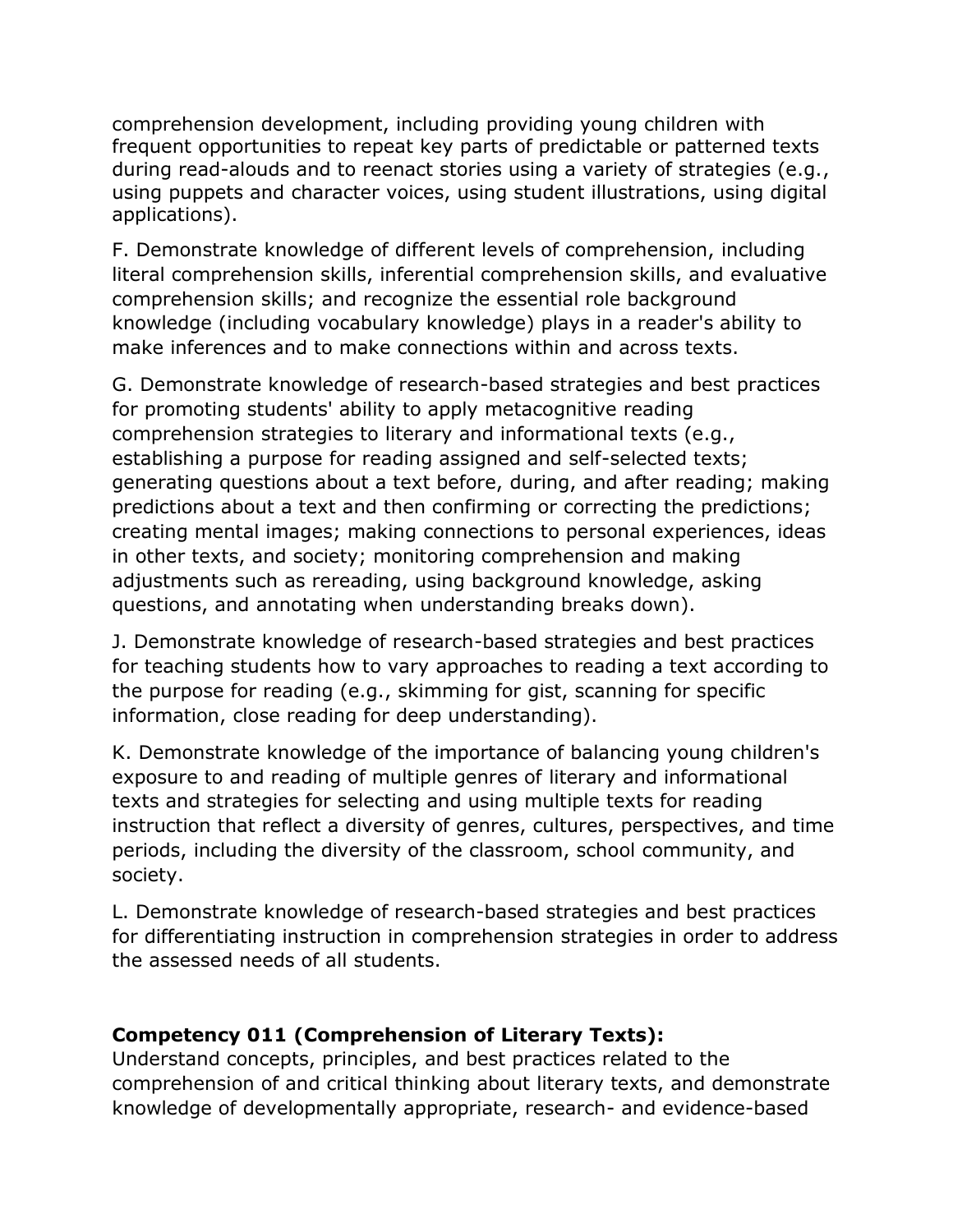assessment and instructional practices to promote all students' development of grade-level comprehension and analysis skills for literary texts.

A. Demonstrate knowledge of explicit, research-based strategies, tools, and techniques for assessing students' reading comprehension and analysis of literary texts.

B. Demonstrate ability to accurately interpret the results of ongoing assessments in reading comprehension and analysis of literary texts and to use the results to inform instructional planning and delivery, including differentiation strategies and interventions.

C. Demonstrate knowledge of distinguishing characteristics of well-known children's literature, such as folktales, fables, fairy tales, legends, myths, tall tales, nursery rhymes, poetry, and drama from various cultures.

D. Demonstrate knowledge of the continuum of development in the comprehension and analysis of literary texts as described in the *Texas Prekindergarten Guidelines* and the TEKS for ELAR (Kindergarten through Grade 5).

F. Demonstrate knowledge of research-based strategies and best practices for promoting students' ability to comprehend and analyze a range of literary texts, including identifying a text's key ideas and details; analyzing an author's purpose for writing; identifying story elements, such as characters, plot, setting, and theme; analyzing an author's craft, such as word choice and use of imagery and figurative language; and using evidence from a literary text to support responses.

G. Demonstrate knowledge of research-based strategies and best practices for promoting students' comprehension of literary texts at all three comprehension levels (i.e., literal, inferential, and evaluative) and for promoting critical thinking about literary texts (e.g., synthesizing information to create new understandings; asking and having students generate questions related to bias, such as which voices and perspectives are present and absent in a text).

H. Demonstrate knowledge of research-based strategies and best practices for differentiating instruction in the comprehension and analysis of literary texts in order to address the assessed needs of all students.

# **Competency 012 (Comprehension of Informational Texts):**

Understand concepts, principles, and best practices related to the comprehension of and critical thinking about informational texts, and demonstrate knowledge of developmentally appropriate, research- and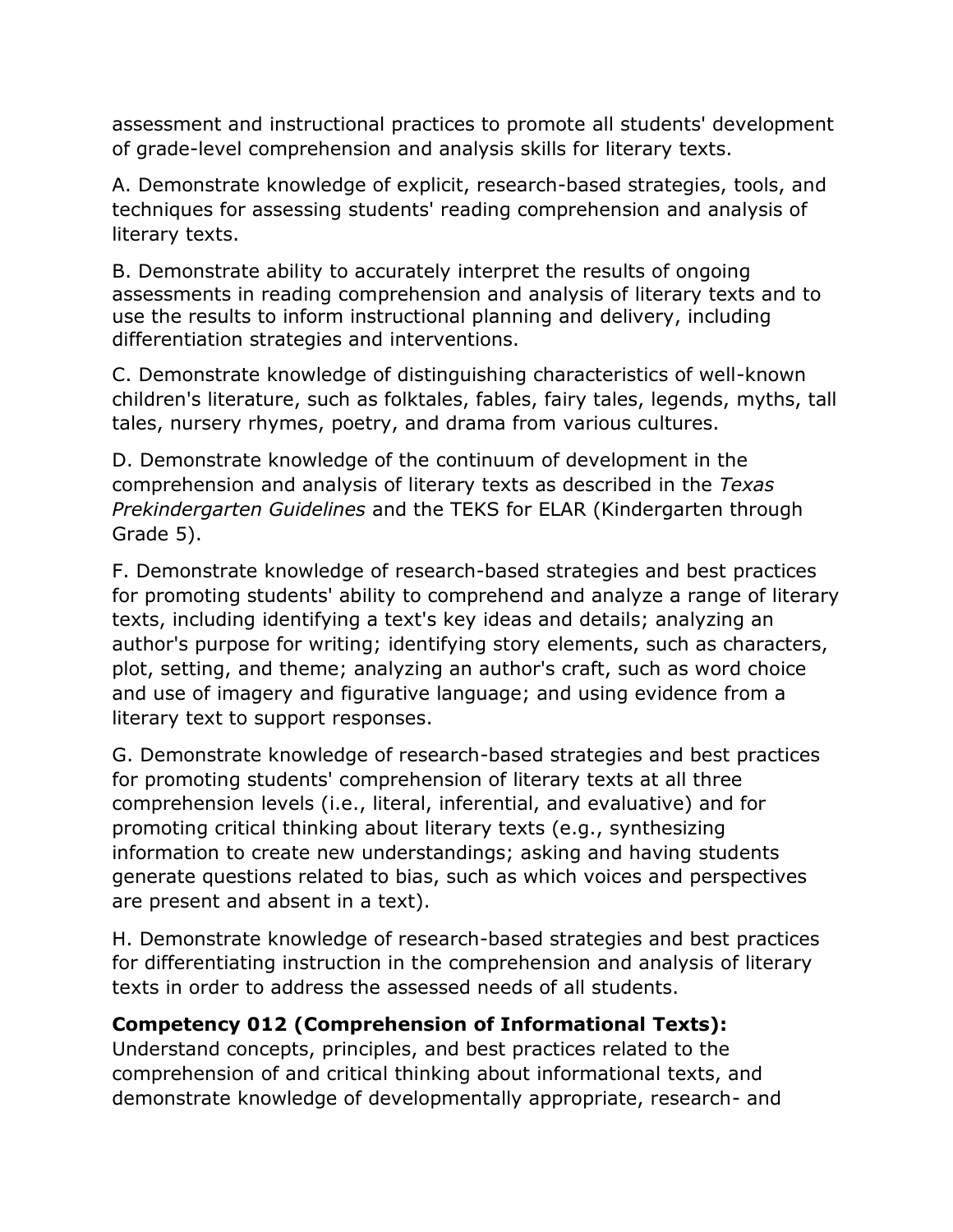evidence-based assessment and instructional practices to promote all students' development of grade-level comprehension and analysis skills for informational texts.

A. Demonstrate knowledge of explicit, research-based strategies, tools, and techniques for assessing students' reading comprehension and analysis of informational texts

B. Demonstrate ability to accurately interpret the results of ongoing assessments in reading comprehension and analysis of informational texts and to use the results to inform instructional planning and delivery, including differentiation strategies and interventions.

C. Demonstrate knowledge of distinguishing characteristics and structures of informational, persuasive, multimodal, and digital texts.

D. Demonstrate knowledge of the continuum of development in the comprehension and analysis of informational texts as described in the *Texas Prekindergarten Guidelines* and the TEKS for ELAR (Kindergarten through Grade 5).

E. Demonstrate understanding of the importance of reading aloud highquality informational texts on a regular basis to develop young children's familiarity with informational texts, and demonstrate knowledge of researchbased strategies and best practices related to using read-alouds for this purpose, including asking questions about a text as it is being read aloud, engaging students in activities related to the text's content, and extending an informational text into centers to continue students' interactions with the text's content.

F. Demonstrate understanding of the importance of scaffolding young children's comprehension and analysis of informational texts and knowledge of research-based strategies and best practices related to this purpose (e.g., using strategic questioning and engaging students in academic conversations about a text's content, teaching text annotation and note-taking skills, helping students develop semantic maps and other graphic organizers to help clarify or reinforce a text's content or organizational structure, helping students generate and respond to peer questioning about a text).

G. Demonstrate knowledge of research-based strategies and best practices for promoting students' ability to comprehend and analyze informational texts, including identifying different informational text structures (e.g., descriptive, comparison/contrast, cause/effect, sequential, chronological), identifying and summarizing a text's central ideas and supporting evidence,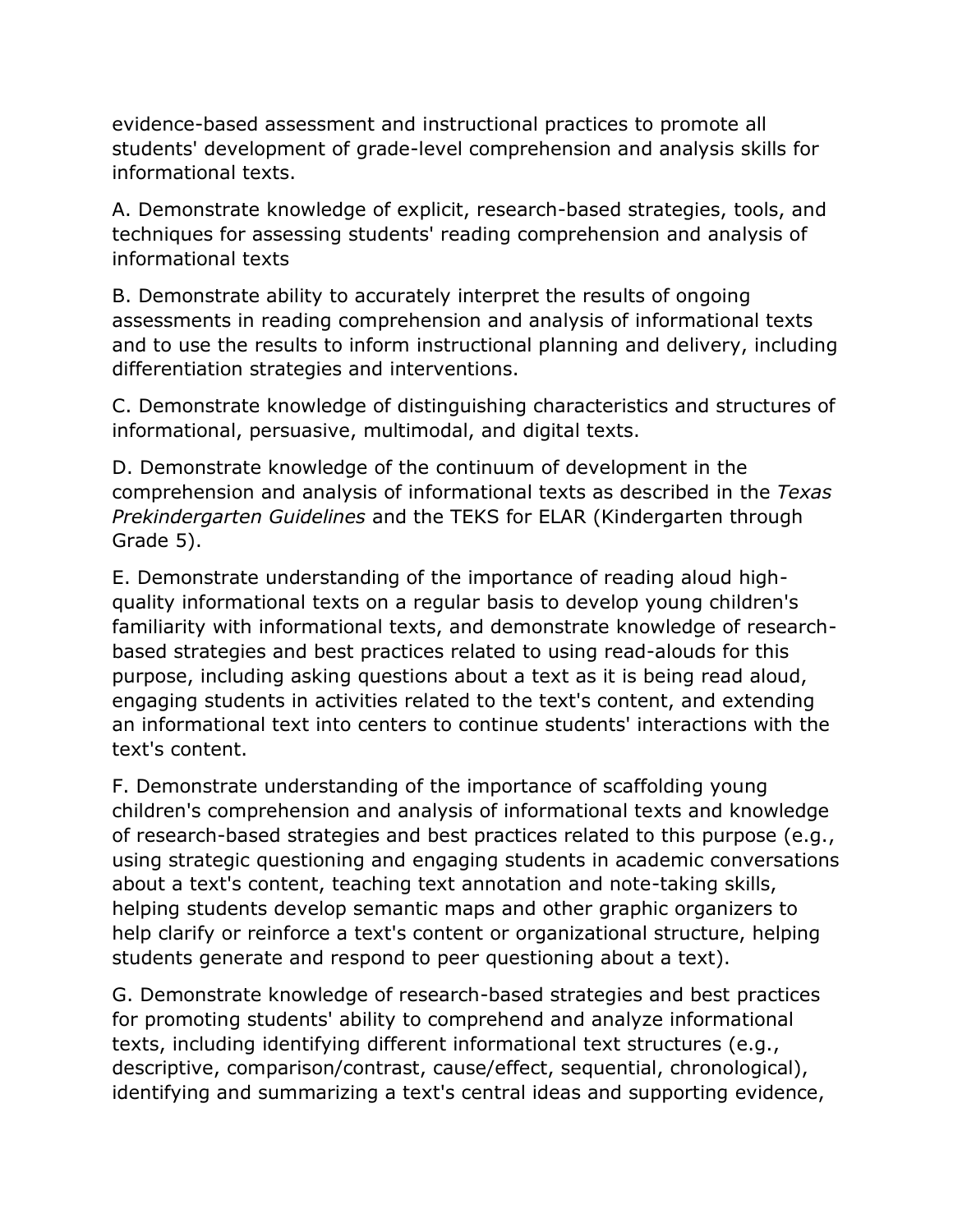using textual features (e.g., subtitles, bold or italicized text) and graphic features (e.g., charts, diagrams) to gain information, comparing and contrasting the content presented in a book's text with that presented in its graphic features, identifying a sequence of steps or events in a text, recognizing the characteristics of multimodal and digital texts, identifying an author's purpose and intended audience, analyzing an author's craft (e.g., choice of words, evidence, and rhetorical devices), distinguishing facts from opinions, and identifying the claim in an argumentative text.

H. Demonstrate knowledge of research-based strategies and best practices for promoting students' comprehension of informational texts at all three comprehension levels and for promoting critical thinking about informational texts (e.g., synthesizing information to create new understandings; asking and having students generate higher-order questions about a text, such as questions related to voices or perspectives present and absent in a text or questions about the credibility of a text).

I. Demonstrate knowledge of research-based strategies and best practices for promoting students' development of disciplinary-literacy skills, including distinguishing discipline-specific meanings of words (e.g., *ruler* in mathematics [a measuring device] versus *ruler* in social studies [a monarch or government leader]), and recognizing text structures commonly used in a discipline.

J. Demonstrate knowledge of research-based strategies and best practices for differentiating instruction in the comprehension and analysis of informational texts in order to address the assessed needs of all students.

# **Texas Educator Standards (Chapter 149)**

# **(1) Standard 1--Instructional Planning and Delivery.**

Teachers demonstrate their understanding of instructional planning and delivery by providing standards-based, data-driven, differentiated instruction that engages students, makes appropriate use of technology, and makes learning relevant for today's learners.

(A) Teachers design clear, well-organized, sequential lessons that build on students' prior knowledge.

(i) Teachers develop lessons that build coherently toward objectives based on course content, curriculum scope and sequence, and expected student outcomes.

(ii) Teachers effectively communicate goals, expectations, and objectives to help all students reach high levels of achievement.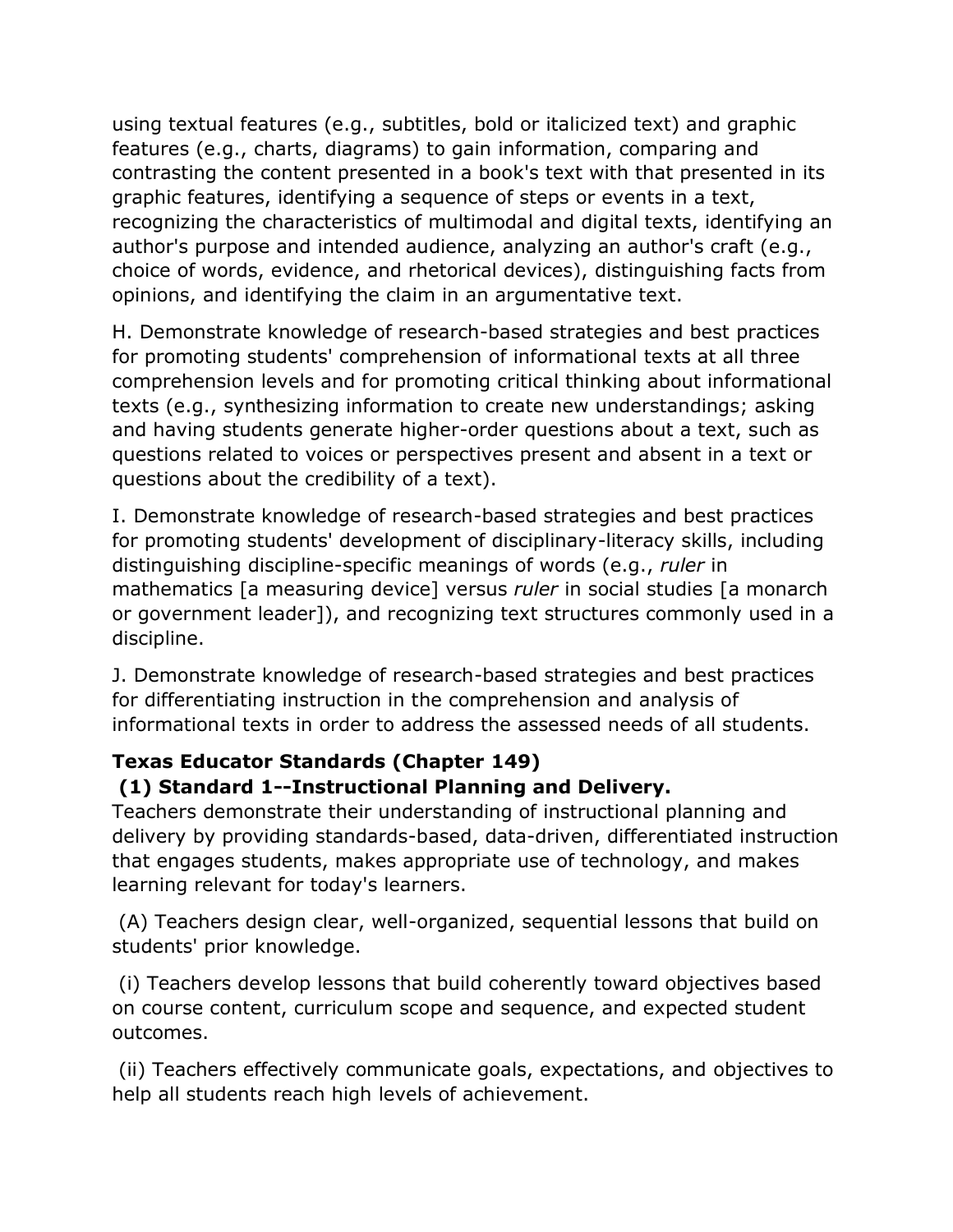(iii) Teachers connect students' prior understanding and real-world experiences to new content and contexts, maximizing learning opportunities.

(B) Teachers design developmentally appropriate, standards-driven lessons that reflect evidence-based best practices.

(i) Teachers plan instruction that is developmentally appropriate, is standards driven, and motivates students to learn.

(ii) Teachers use a range of instructional strategies, appropriate to the content area, to make subject matter accessible to all students.

(iii) Teachers use and adapt resources, technologies, and standards-aligned instructional materials to promote student success in meeting learning goals.

(C) Teachers design lessons to meet the needs of diverse learners, adapting methods when appropriate.

(i) Teachers differentiate instruction, aligning methods and techniques to diverse student needs, including acceleration, remediation, and implementation of individual education plans.

(ii) Teachers plan student groupings, including pairings and individualized and small-group instruction, to facilitate student learning.

(iii) Teachers integrate the use of oral, written, graphic, kinesthetic, and/or tactile methods to teach key concepts.

(D) Teachers communicate clearly and accurately and engage students in a manner that encourages students' persistence and best efforts.

(i) Teachers ensure that the learning environment features a high degree of student engagement by facilitating discussion and student-centered activities as well as leading direct instruction.

(ii) Teachers validate each student's comments and questions, utilizing them to advance learning for all students.

(iii) Teachers encourage all students to overcome obstacles and remain persistent in the face of challenges, providing them with support in achieving their goals.

(E) Teachers promote complex, higher-order thinking, leading class discussions and activities that provide opportunities for deeper learning.

(i) Teachers set high expectations and create challenging learning experiences for students, encouraging them to apply disciplinary and crossdisciplinary knowledge to real-world problems.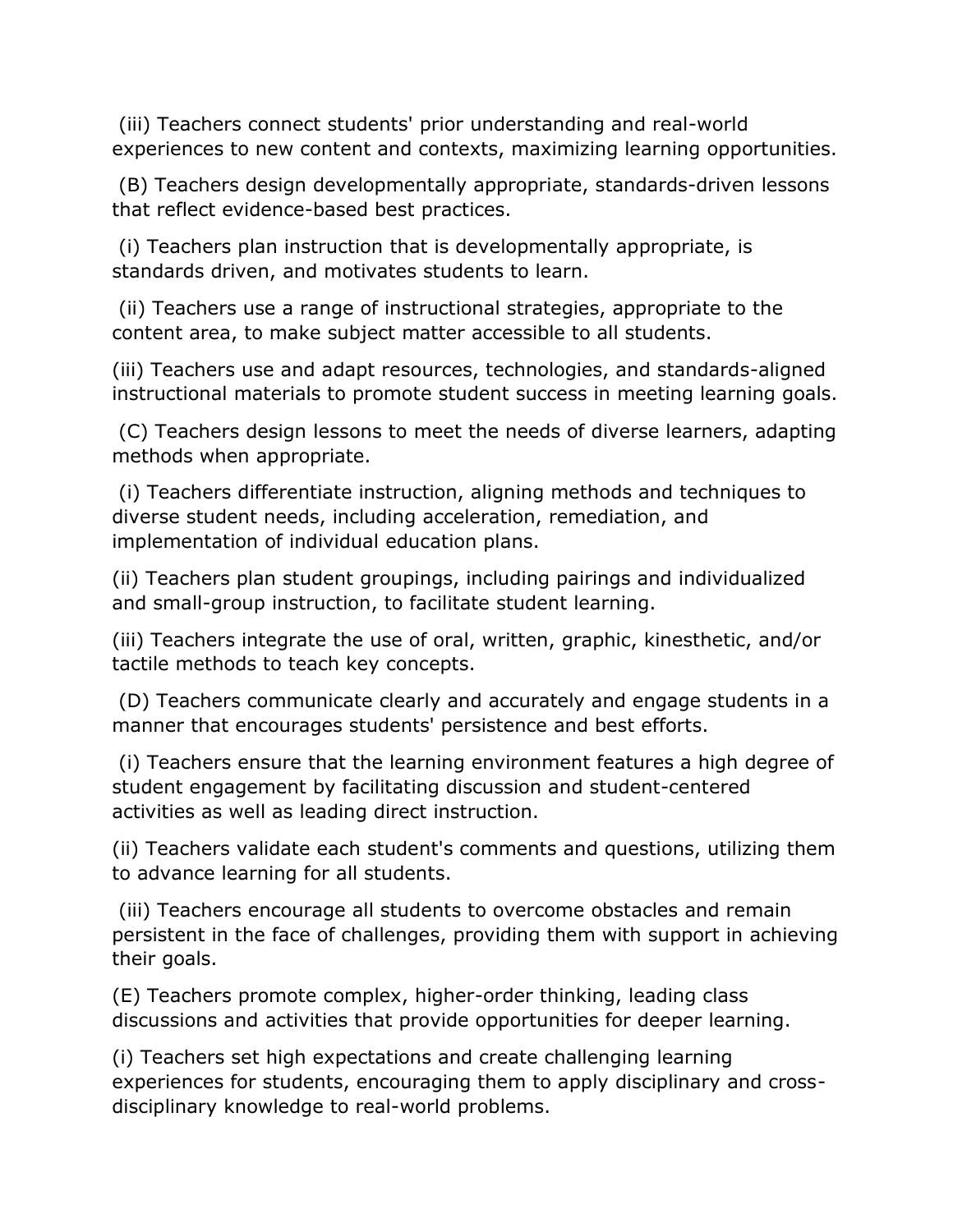(ii) Teachers provide opportunities for students to engage in individual and collaborative critical thinking and problem solving.

(iii) Teachers incorporate technology that allows students to interact with the curriculum in more significant and effective ways, helping them reach mastery.

(F) Teachers consistently check for understanding, give immediate feedback, and make lesson adjustments as necessary.

(i) Teachers monitor and assess student progress to ensure that their lessons meet students' needs.

(ii) Teachers provide immediate feedback to students in order to reinforce their learning and ensure that they understand key concepts.

(iii) Teachers adjust content delivery in response to student progress through the use of developmentally appropriate strategies that maximize student engagement.

# **(2) Standard 2--Knowledge of Students and Student Learning.**

Teachers work to ensure high levels of learning, social-emotional development, and achievement outcomes for all students, taking into consideration each student's educational and developmental backgrounds and focusing on each student's needs.

(A) Teachers demonstrate the belief that all students have the potential to achieve at high levels and support all students in their pursuit of socialemotional learning and academic success.

(i) Teachers purposefully utilize learners' individual strengths as a basis for academic and social-emotional growth.

(ii) Teachers create a community of learners in an inclusive environment that views differences in learning and background as educational assets.

(iii) Teachers accept responsibility for the growth of all of their students, persisting in their efforts to ensure high levels of growth on the part of each learner.

(B) Teachers acquire, analyze, and use background information (familial, cultural, educational, linguistic, and developmental characteristics) to engage students in learning.

(i) Teachers connect learning, content, and expectations to students' prior knowledge, life experiences, and interests in meaningful contexts.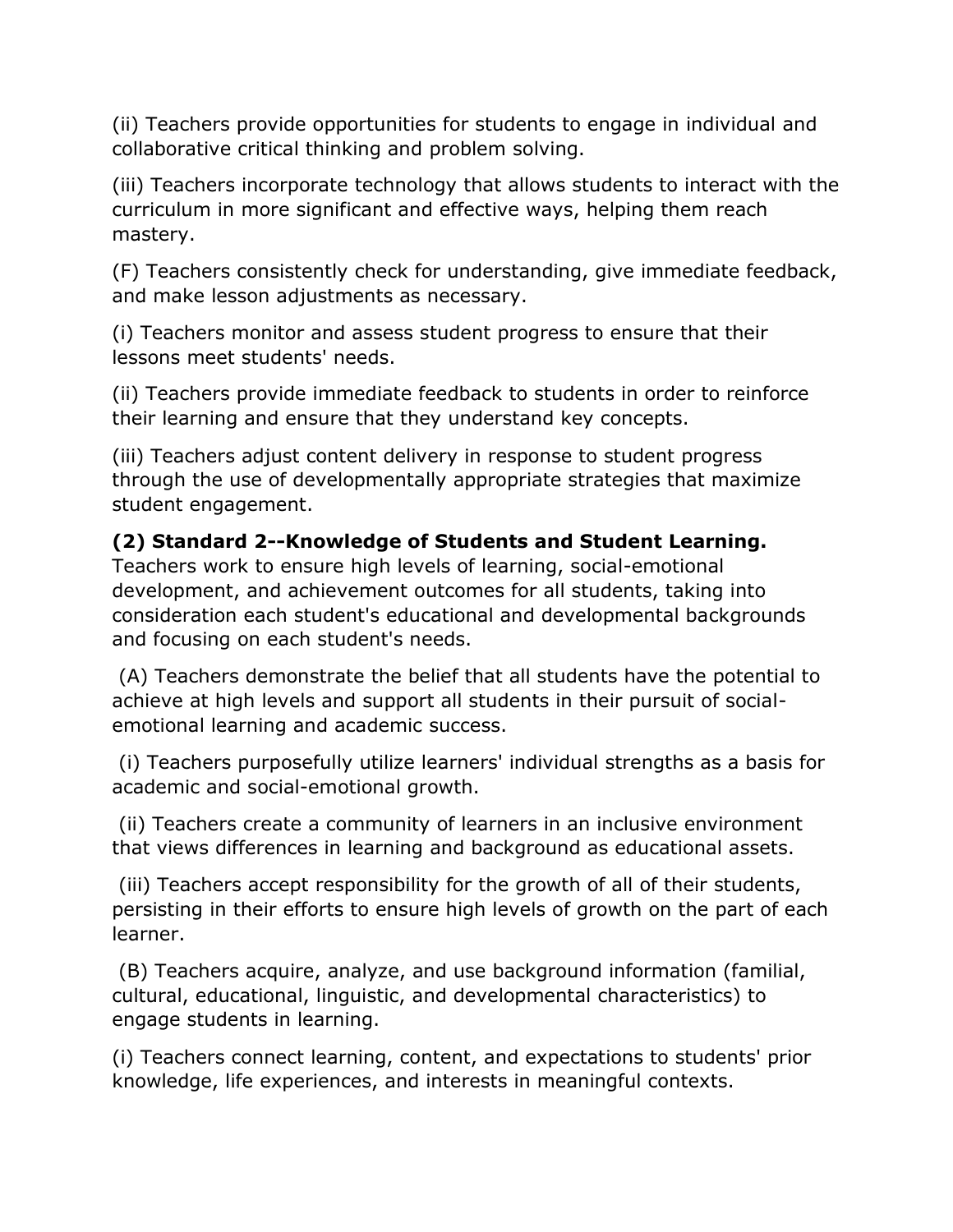(ii) Teachers understand the unique qualities of students with exceptional needs, including disabilities and giftedness, and know how to effectively address these needs through instructional strategies and resources.

(iii) Teachers understand the role of language and culture in learning and know how to modify their practices to support language acquisition so that language is comprehensible and instruction is fully accessible.

(C) Teachers facilitate each student's learning by employing evidence-based practices and concepts related to learning and social-emotional development.

(i) Teachers understand how learning occurs and how learners develop, construct meaning, and acquire knowledge and skills.

(ii) Teachers identify readiness for learning and understand how development in one area may affect students' performance in other areas.

(iii) Teachers apply evidence-based strategies to address individual student learning needs and differences, adjust their instruction, and support the learning needs of each student.

# **(3) Standard 3--Content Knowledge and Expertise.**

Teachers exhibit a comprehensive understanding of their content, discipline, and related pedagogy as demonstrated through the quality of the design and execution of lessons and their ability to match objectives and activities to relevant state standards.

(A) Teachers understand the major concepts, key themes, multiple perspectives, assumptions, processes of inquiry, structure, and real-world applications of their grade-level and subject-area content.

(i) Teachers have expertise in how their content vertically and horizontally aligns with the grade-level/subject-area continuum, leading to an integrated curriculum across grade levels and content areas.

(ii) Teachers identify gaps in students' knowledge of subject matter and communicate with their leaders and colleagues to ensure that these gaps are adequately addressed across grade levels and subject areas.

(iii) Teachers keep current with developments, new content, new approaches, and changing methods of instructional delivery within their discipline.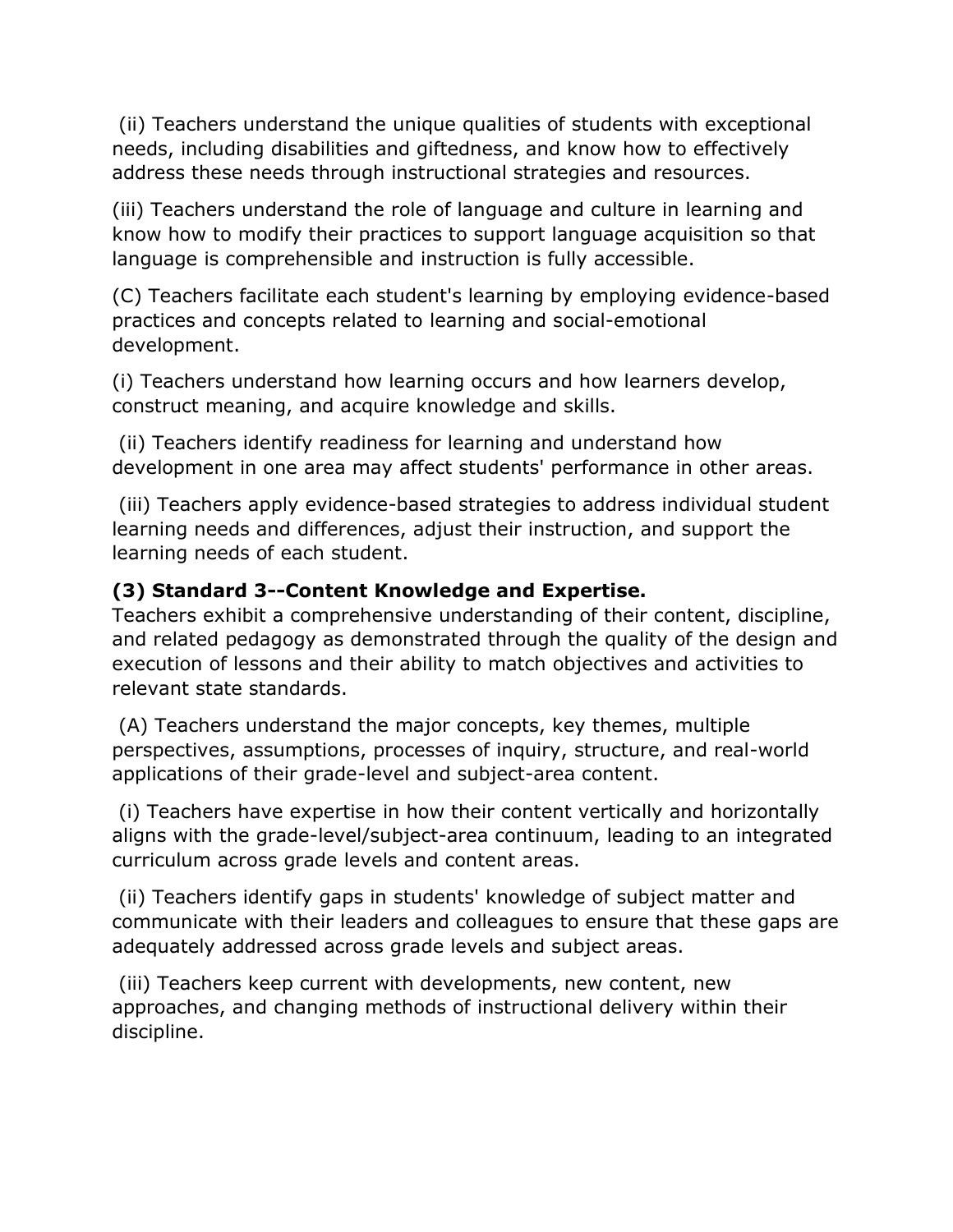(B) Teachers design and execute quality lessons that are consistent with the concepts of their specific discipline, are aligned to state standards, and demonstrate their content expertise.

(i) Teachers organize curriculum to facilitate student understanding of the subject matter.

(ii) Teachers understand, actively anticipate, and adapt instruction to address common misunderstandings and preconceptions.

(iii) Teachers promote literacy and the academic language within the discipline and make discipline-specific language accessible to all learners.

(C) Teachers demonstrate content-specific pedagogy that meets the needs of diverse learners, utilizing engaging instructional materials to connect prior content knowledge to new learning.

(i) Teachers teach both the key content knowledge and the key skills of the discipline.

(ii) Teachers make appropriate and authentic connections across disciplines, subjects, and students' real-world experiences.

## **(4) Standard 4--Learning Environment.**

Teachers interact with students in respectful ways at all times, maintaining a physically and emotionally safe, supportive learning environment that is characterized by efficient and effective routines, clear expectations for student behavior, and organization that maximizes student learning.

(A) Teachers create a mutually respectful, collaborative, and safe community of learners by using knowledge of students' development and backgrounds.

(i) Teachers embrace students' backgrounds and experiences as an asset in their learning environment.

(ii) Teachers maintain and facilitate respectful, supportive, positive, and productive interactions with and among students.

(iii) Teachers establish and sustain learning environments that are developmentally appropriate and respond to students' needs, strengths, and personal experiences.

(B) Teachers organize their classrooms in a safe and accessible manner that maximizes learning.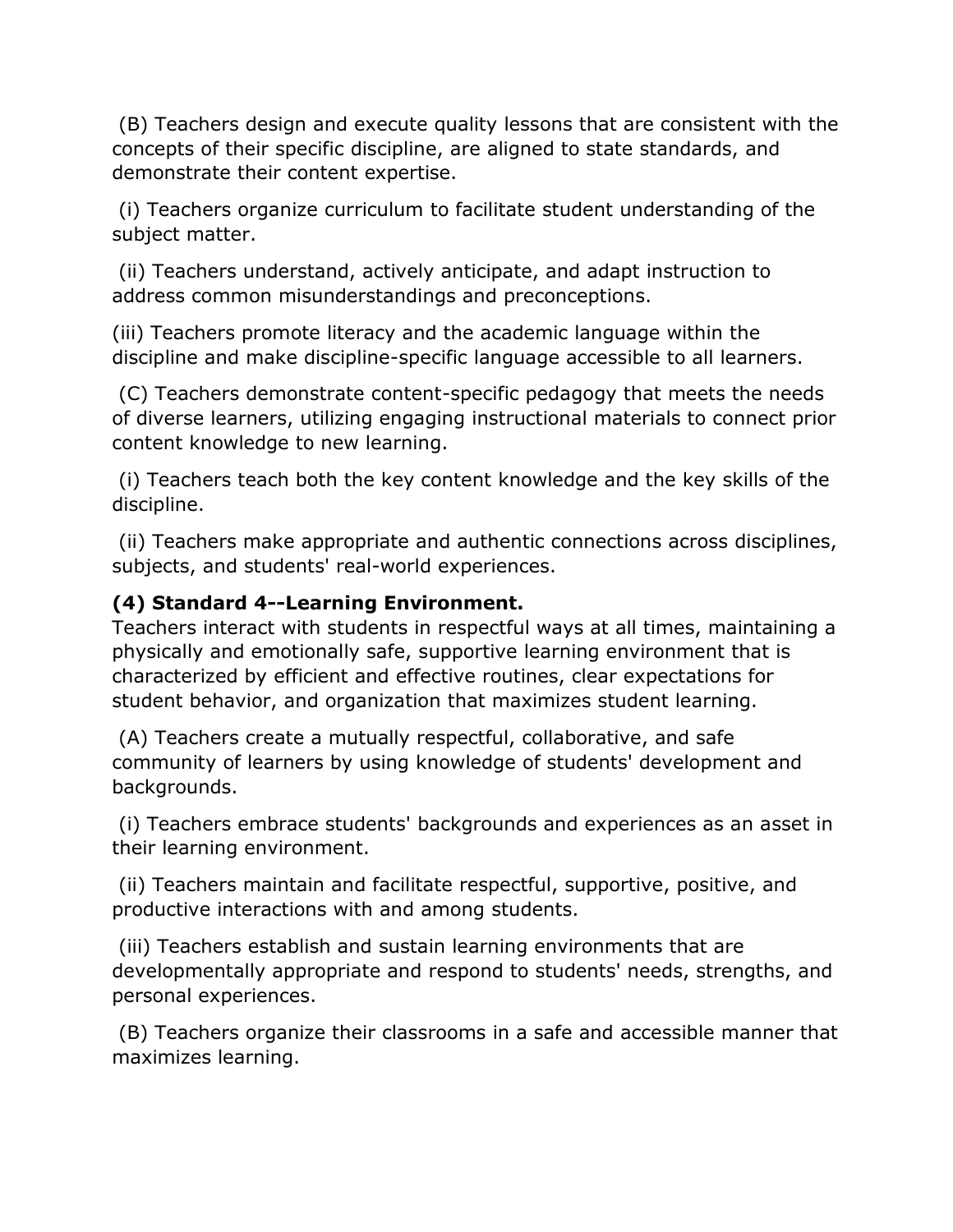(i) Teachers arrange the physical environment to maximize student learning and to ensure that all students have access to resources.

(ii) Teachers create a physical classroom set-up that is flexible and accommodates the different learning needs of students.

(C) Teachers establish, implement, and communicate consistent routines for effective classroom management, including clear expectations for student behavior.

(i) Teachers implement behavior management systems to maintain an environment where all students can learn effectively.

(ii) Teachers maintain a strong culture of individual and group accountability for class expectations.

(iii) Teachers cultivate student ownership in developing classroom culture and norms.

(D) Teachers lead and maintain classrooms where students are actively engaged in learning as indicated by their level of motivation and on-task behavior.

(i) Teachers maintain a culture that is based on high expectations for student performance and encourages students to be self-motivated, taking responsibility for their own learning.

(ii) Teachers maximize instructional time, including managing transitions.

(iii) Teachers manage and facilitate groupings in order to maximize student collaboration, participation, and achievement.

(iv) Teachers communicate regularly, clearly, and appropriately with parents and families about student progress, providing detailed and constructive feedback and partnering with families in furthering their students' achievement goals.

# **(5) Standard 5--Data-Driven Practice.**

Teachers use formal and informal methods to assess student growth aligned to instructional goals and course objectives and regularly review and analyze multiple sources of data to measure student progress and adjust instructional strategies and content delivery as needed.

(A) Teachers implement both formal and informal methods of measuring student progress.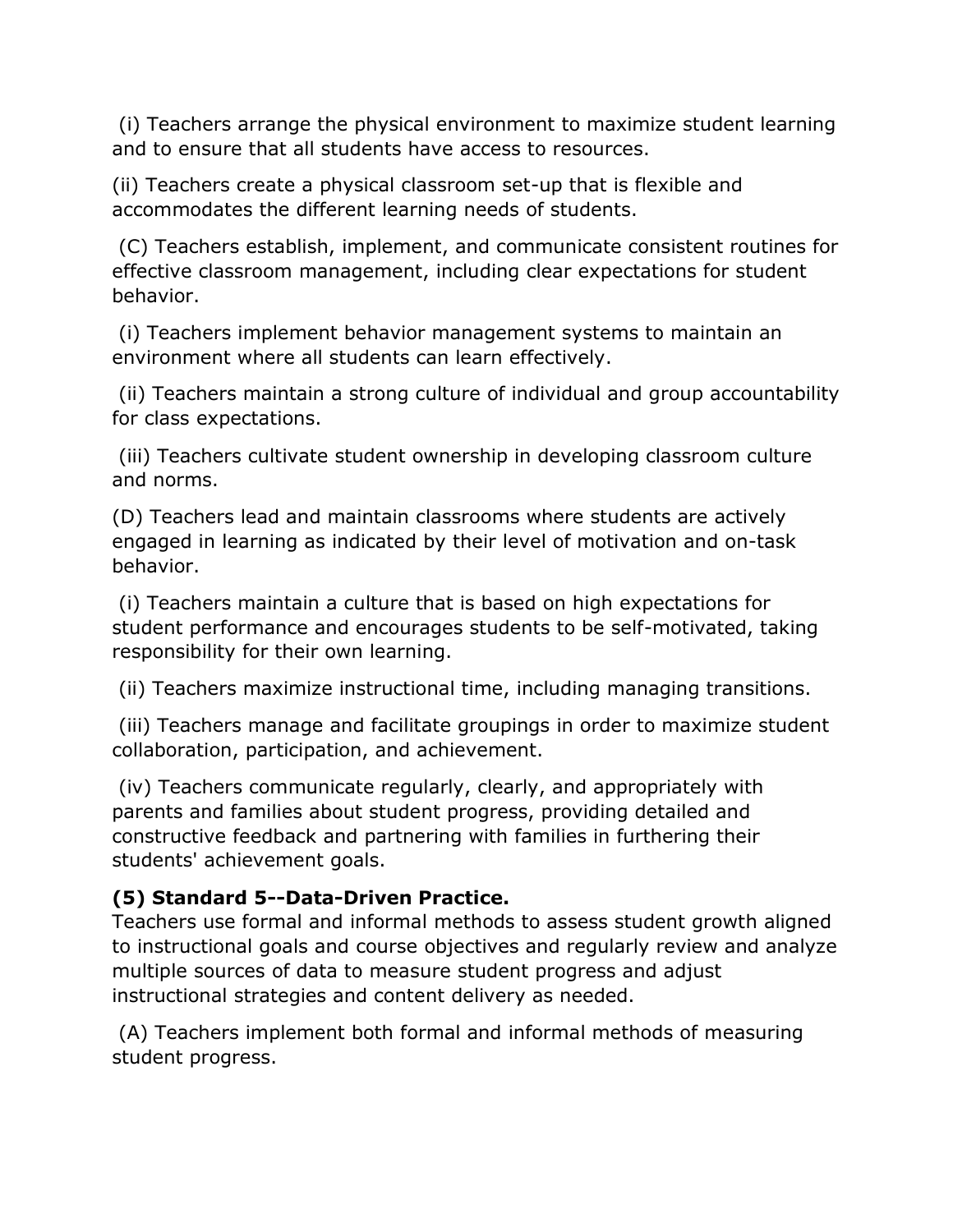(i) Teachers gauge student progress and ensure student mastery of content knowledge and skills by providing assessments aligned to instructional objectives and outcomes that are accurate measures of student learning.

(ii) Teachers vary methods of assessing learning to accommodate students' learning needs, linguistic differences, and/or varying levels of background knowledge.

(B) Teachers set individual and group learning goals for students by using preliminary data and communicate these goals with students and families to ensure mutual understanding of expectations.

(i) Teachers develop learning plans and set academic as well as socialemotional learning goals for each student in response to previous outcomes from formal and informal assessments.

(ii) Teachers involve all students in self-assessment, goal setting, and monitoring progress.

(iii) Teachers communicate with students and families regularly about the importance of collecting data and monitoring progress of student outcomes, sharing timely and comprehensible feedback so they understand students' goals and progress.

(C) Teachers regularly collect, review, and analyze data to monitor student progress.

(i) Teachers analyze and review data in a timely, thorough, accurate, and appropriate manner, both individually and with colleagues, to monitor student learning.

(ii) Teachers combine results from different measures to develop a holistic picture of students' strengths and learning needs.

(D) Teachers utilize the data they collect and analyze to inform their instructional strategies and adjust short- and long-term plans accordingly.

(i) Teachers design instruction, change strategies, and differentiate their teaching practices to improve student learning based on assessment outcomes.

(ii) Teachers regularly compare their curriculum scope and sequence with student data to ensure they are on track and make adjustments as needed.

# **(6) Standard 6--Professional Practices and Responsibilities.**

Teachers consistently hold themselves to a high standard for individual development, pursue leadership opportunities, collaborate with other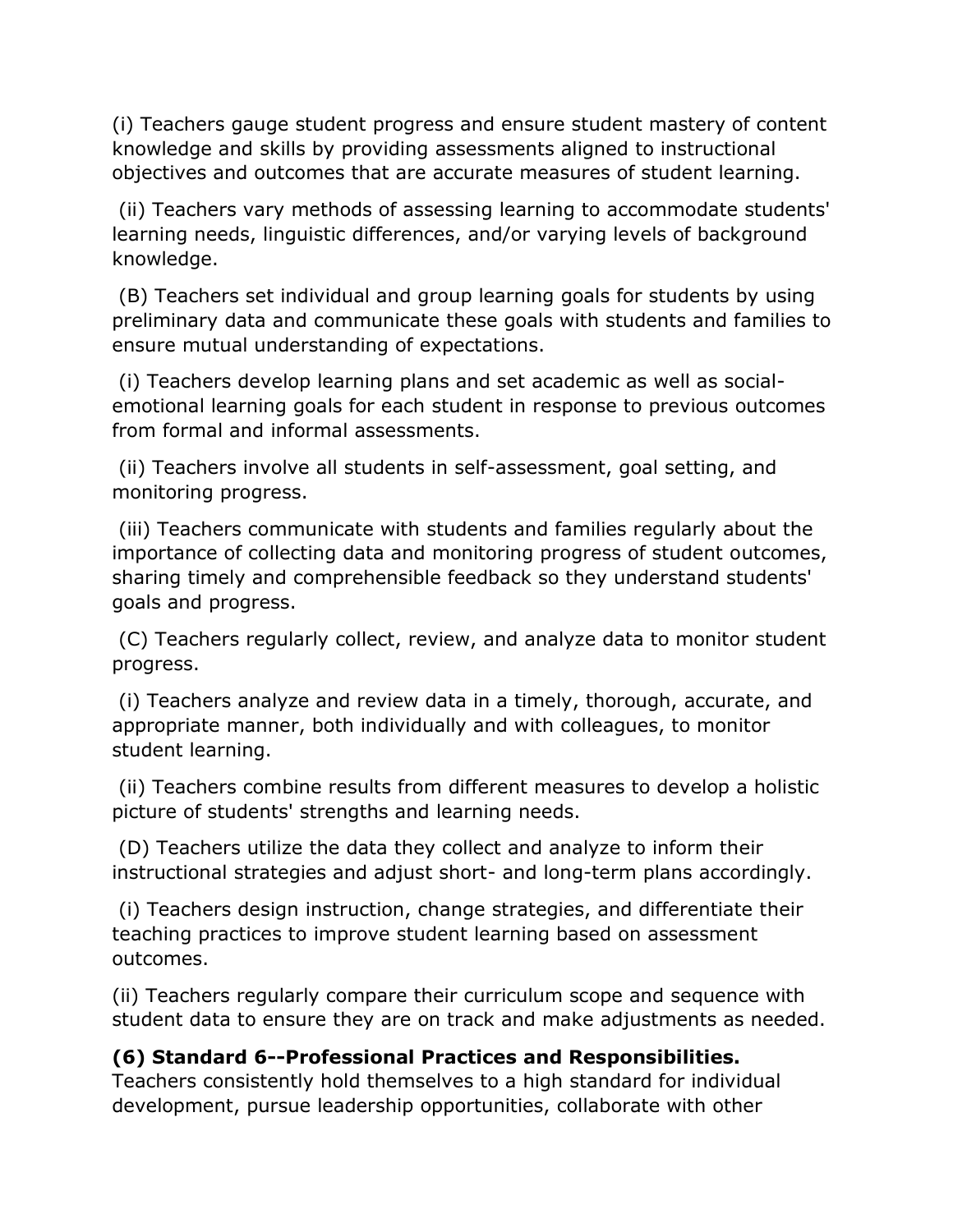educational professionals, communicate regularly with stakeholders, maintain professional relationships, comply with all campus and school district policies, and conduct themselves ethically and with integrity.

(A) Teachers reflect on their teaching practice to improve their instructional effectiveness and engage in continuous professional learning to gain knowledge and skills and refine professional judgment.

(i) Teachers reflect on their own strengths and professional learning needs, using this information to develop action plans for improvement.

 (ii) Teachers establish and strive to achieve professional goals to strengthen their instructional effectiveness and better meet students' needs.

(iii) Teachers engage in relevant, targeted professional learning opportunities that align with their professional growth goals and their students' academic and social-emotional needs.

(B) Teachers collaborate with their colleagues, are self-aware in their interpersonal interactions, and are open to constructive feedback from peers and administrators.

(i) Teachers seek out feedback from supervisors, coaches, and peers and take advantage of opportunities for job-embedded professional development.

(ii) Teachers actively participate in professional learning communities organized to improve instructional practices and student learning.

(C) Teachers seek out opportunities to lead students, other educators, and community members within and beyond their classrooms.

(i) Teachers clearly communicate the mission, vision, and goals of the school to students, colleagues, parents and families, and other community members.

(ii) Teachers seek to lead other adults on campus through professional learning communities, grade- or subject-level team leadership, committee membership, or other opportunities.

(D) Teachers model ethical and respectful behavior and demonstrate integrity in all situations.

(i) Teachers adhere to the educators' code of ethics in §247.2 of this title (relating to Code of Ethics and Standard Practices for Texas Educators), including following policies and procedures at their specific school placement(s).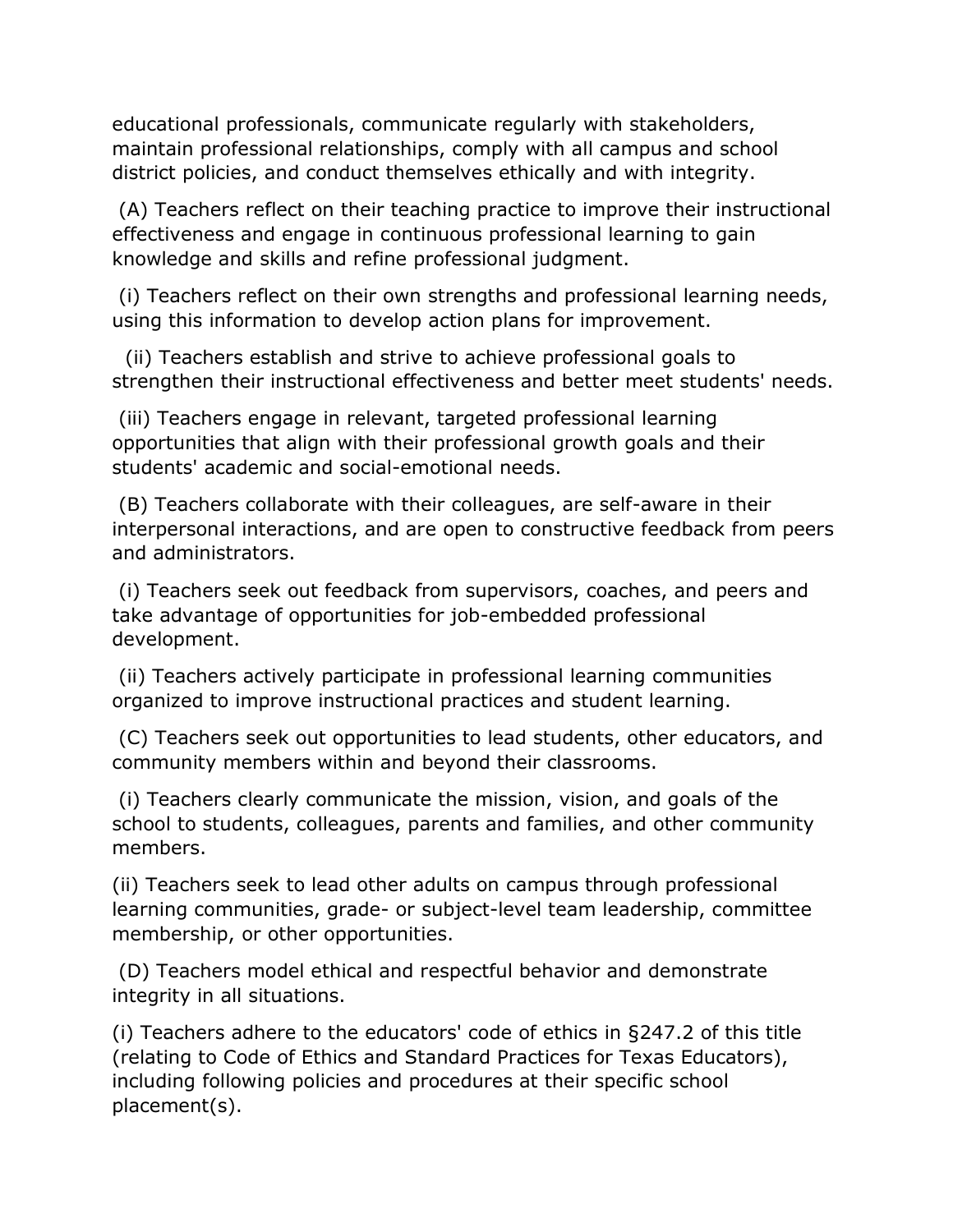(ii) Teachers communicate consistently, clearly, and respectfully with all members of the campus community, including students, parents and families, colleagues, administrators, and staff.

(iii) Teachers serve as advocates for their students, focusing attention on students' needs and concerns and maintaining thorough and accurate student records.

#### **Pedagogy and Professional Responsibilities Standards, Early Childhood-Grade 6 (Rule 235.21)**

# **(b) Instructional Planning and Delivery.**

Early Childhood-Grade 6 classroom teachers demonstrate understanding of instructional planning and delivery by providing standards-based, datadriven, differentiated instruction that engages students and makes learning relevant for today's learners. Early Childhood-Grade 6 classroom teachers must:

(1) develop lessons that build coherently toward objectives based on course content, curriculum scope and sequence, and expected student outcomes;

 (2) effectively communicate goals, expectations, and objectives to help all students reach high levels of achievement;

 (3) connect students' prior understanding and real-world experiences to new content and contexts, maximizing learning opportunities;

 (4) plan instruction that is developmentally appropriate, is standards driven, and motivates students to learn;

 (5) use a range of instructional strategies, appropriate to the content area, to make subject matter accessible to all students;

 (6) differentiate instruction, aligning methods and techniques to diverse student needs, including acceleration, remediation, and implementation of individual education plans;

 (7) plan student groupings, including pairings and individualized and smallgroup instruction, to facilitate student learning;

 (8) integrate the use of oral, written, graphic, kinesthetic, and/or tactile methods to teach key concepts;

 (9) ensure that the learning environment features a high degree of student engagement by facilitating discussion and student-centered activities as well as leading direct instruction;

 (10) encourage all students to overcome obstacles and remain persistent in the face of challenges, providing them with support in achieving their goals;

 (11) set high expectations and create challenging learning experiences for students, encouraging them to apply disciplinary and cross-disciplinary knowledge to real-world problems;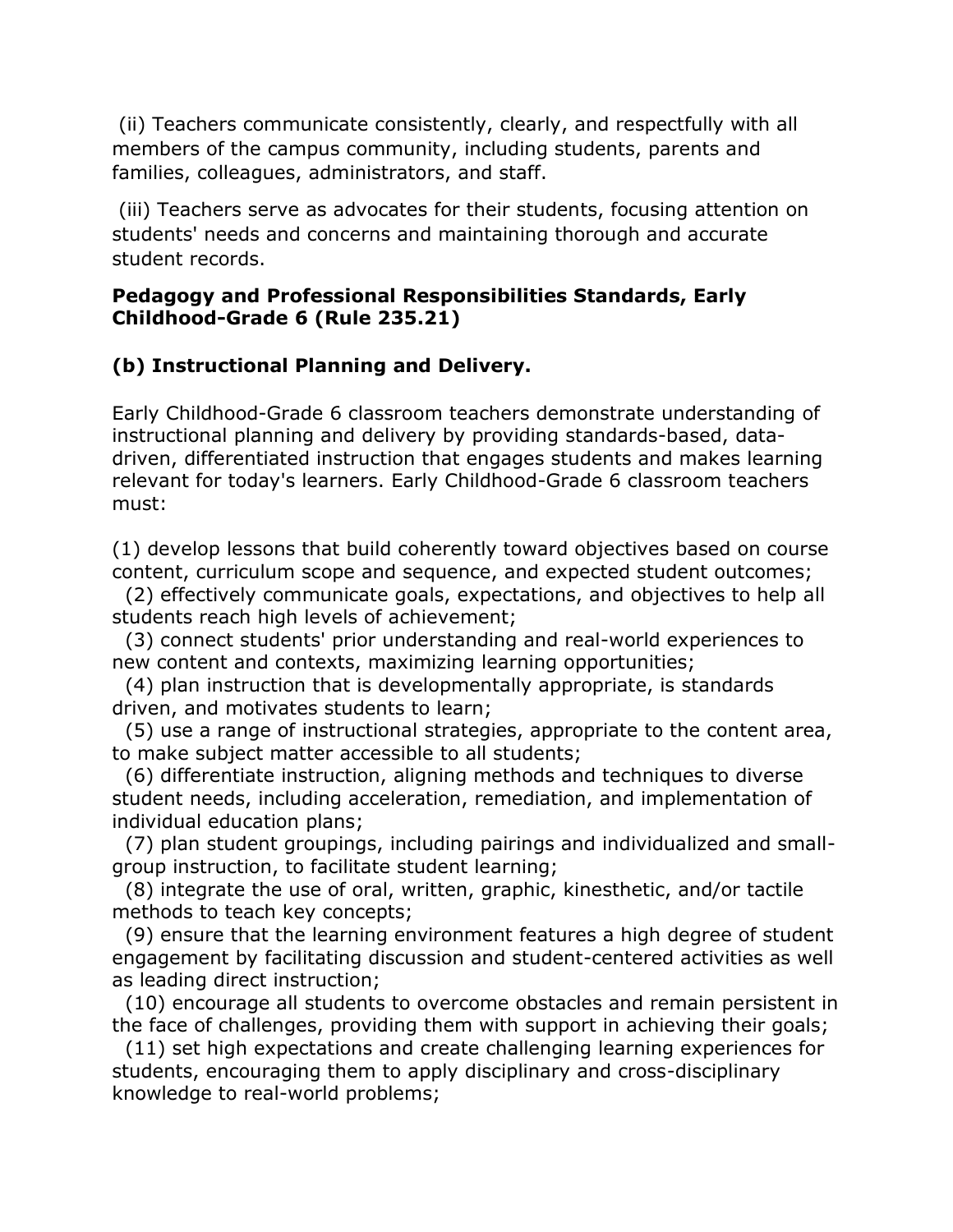(12) provide opportunities for students to engage in individual and collaborative critical thinking and problem solving;

 (13) monitor and assess students' progress to ensure that their lessons meet students' needs;

 (14) provide immediate feedback to students in order to reinforce their learning and ensure that they understand key concepts; and

 (15) adjust content delivery in response to student progress through the use of developmentally appropriate strategies that maximize student engagement.

# **(c) Knowledge of Student and Student Learning.**

Early Childhood-Grade 6 classroom teachers work to ensure high levels of learning, social-emotional development, and achievement outcomes for all students, taking into consideration each student's educational and developmental backgrounds and focusing on each student's needs. Early Childhood-Grade 6 classroom teachers must:

(1) create a community of learners in an inclusive environment that views differences in learning and background as educational assets;

 (2) connect learning, content, and expectations to students' prior knowledge, life experiences, and interests in meaningful contexts;

 (3) understand the unique qualities of students with exceptional needs, including disabilities and giftedness, and know how to effectively address these needs through instructional strategies and resources;

 (4) understand the role of language and culture in learning and know how to modify their practice to support language acquisition so that language is comprehensible and instruction is fully accessible;

 (5) understand how learning occurs and how learners develop, construct meaning, and acquire knowledge and skills; and

 (6) identify readiness for learning and understand how development in one area may affect students' performance in other areas.

# **(d) Content Knowledge and Expertise.**

Early Childhood-Grade 6 classroom teachers exhibit an understanding of content, discipline, and related pedagogy as demonstrated through the quality of the design and execution of lessons and the ability to match objectives and activities to relevant state standards. Early Childhood-Grade 6 classroom teachers must: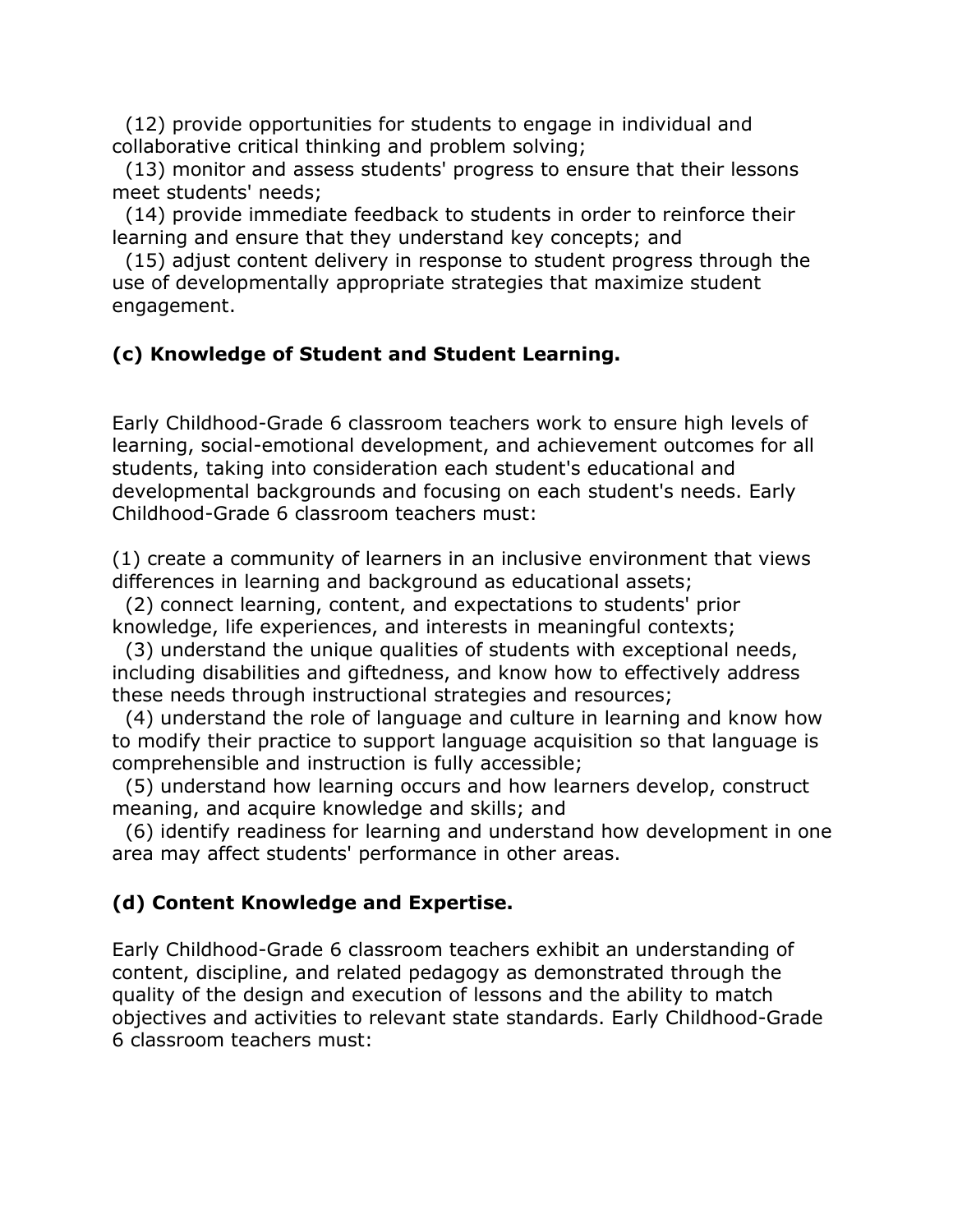(1) have expertise in how their content vertically and horizontally aligns with the grade-level/subject area continuum, leading to an integrated curriculum across grade levels and content areas;

 (2) identify gaps in students' knowledge of subject matter and communicate with their leaders and colleagues to ensure that these gaps are adequately addressed across grade levels and subject areas;

 (3) keep current with developments, new content, new approaches, and changing methods of instructional delivery within their discipline;

 (4) organize curriculum to facilitate student understanding of the subject matter;

 (5) understand, actively anticipate, and adapt instruction to address common misunderstandings and preconceptions;

 (6) promote literacy and the academic language within the discipline and make discipline-specific language accessible to all learners;

 (7) teach both the key content knowledge and the key skills of the discipline; and

 (8) make appropriate and authentic connections across disciplines, subjects, and students' real world experiences.

# **(e) Learning Environment.**

Early Childhood-Grade 6 classroom teachers interact with students in respectful ways at all times, maintaining a physically and emotionally safe, supportive learning environment that is characterized by efficient and effective routines, clear expectations for student behavior, and organization that maximizes student learning. Early Childhood-Grade 6 classroom teachers must:

(1) embrace students' backgrounds and experiences as an asset in their learning;

 (2) maintain and facilitate respectful, supportive, positive, and productive interactions with and among students;

 (3) establish and sustain learning environments that are developmentally appropriate and respond to students' needs, strengths, and personal experiences;

 (4) create a physical classroom set-up that is flexible and accommodates the different learning needs of students;

 (5) implement behavior management systems to maintain an environment where all students can learn effectively;

 (6) maintain a culture that is based on high expectations for student performance and encourages students to be self-motivated, taking responsibility for their own learning;

(7) maximize instructional time, including managing transitions;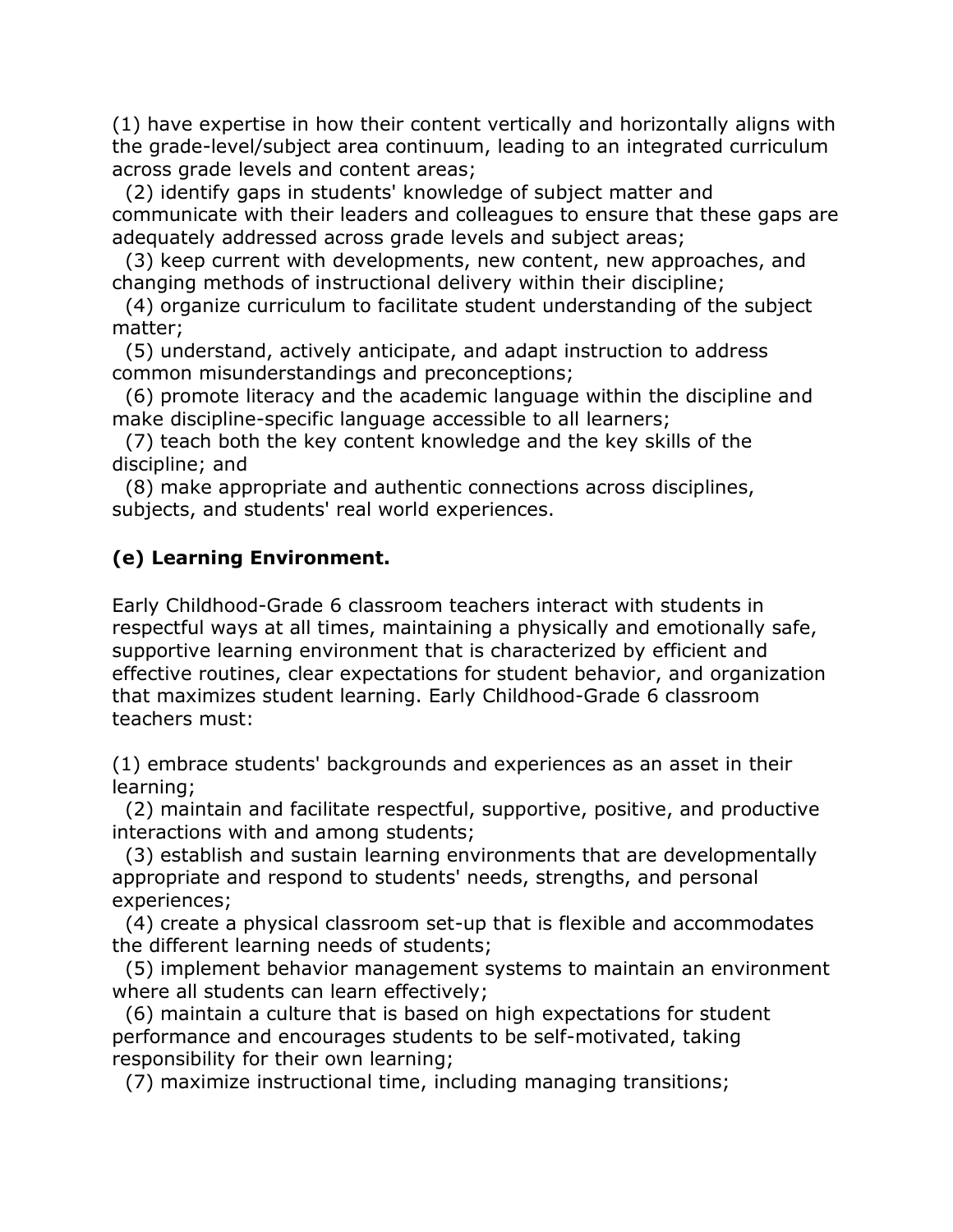(8) manage and facilitate groupings in order to maximize student collaboration, participation, and achievement; and

 (9) communicate regularly, clearly, and appropriately with parents and families about student progress, providing detailed and constructive feedback and partnering with families in furthering their students' achievement goals.

# **(f) Data-Driven Practices.**

Early Childhood-Grade 6 classroom teachers use formal and informal methods to assess student growth aligned to instructional goals and course objectives and regularly review and analyze multiple sources of data to measure student progress and adjust instructional strategies and content delivery as needed. Early Childhood-Grade 6 classroom teachers must:

(1) gauge student progress and ensure mastery of content knowledge and skills by providing assessments aligned to instructional objectives and outcomes that are accurate measures of student learning;

 (2) analyze and review data in a timely, thorough, accurate, and appropriate manner, both individually and with colleagues, to monitor student learning; and

 (3) design instruction, change strategies, and differentiate their teaching practices to improve student learning based on assessment outcomes.

# **(g) Professional Practices and Responsibilities.**

Early Childhood-Grade 6 classroom teachers consistently hold themselves to a high standard for individual development, collaborate with other educational professionals, communicate regularly with stakeholders, maintain professional relationships, comply with all campus and school district policies, and conduct themselves ethically and with integrity. Early Childhood-Grade 6 classroom teachers must:

(1) reflect on their own strengths and professional learning needs, using this information to develop action plans for improvement;

 (2) seek out feedback from supervisor, coaches, and peers and take advantage of opportunities for job-embedded professional development;

 (3) adhere to the educators' code of ethics in §247.2 of this title (relating to Code of Ethics and Standard Practices for Texas Educators), including following policies and procedures at their specific school placement(s);

 (4) communicate consistently, clearly, and respectfully with all members of the campus community, administrators, and staff; and